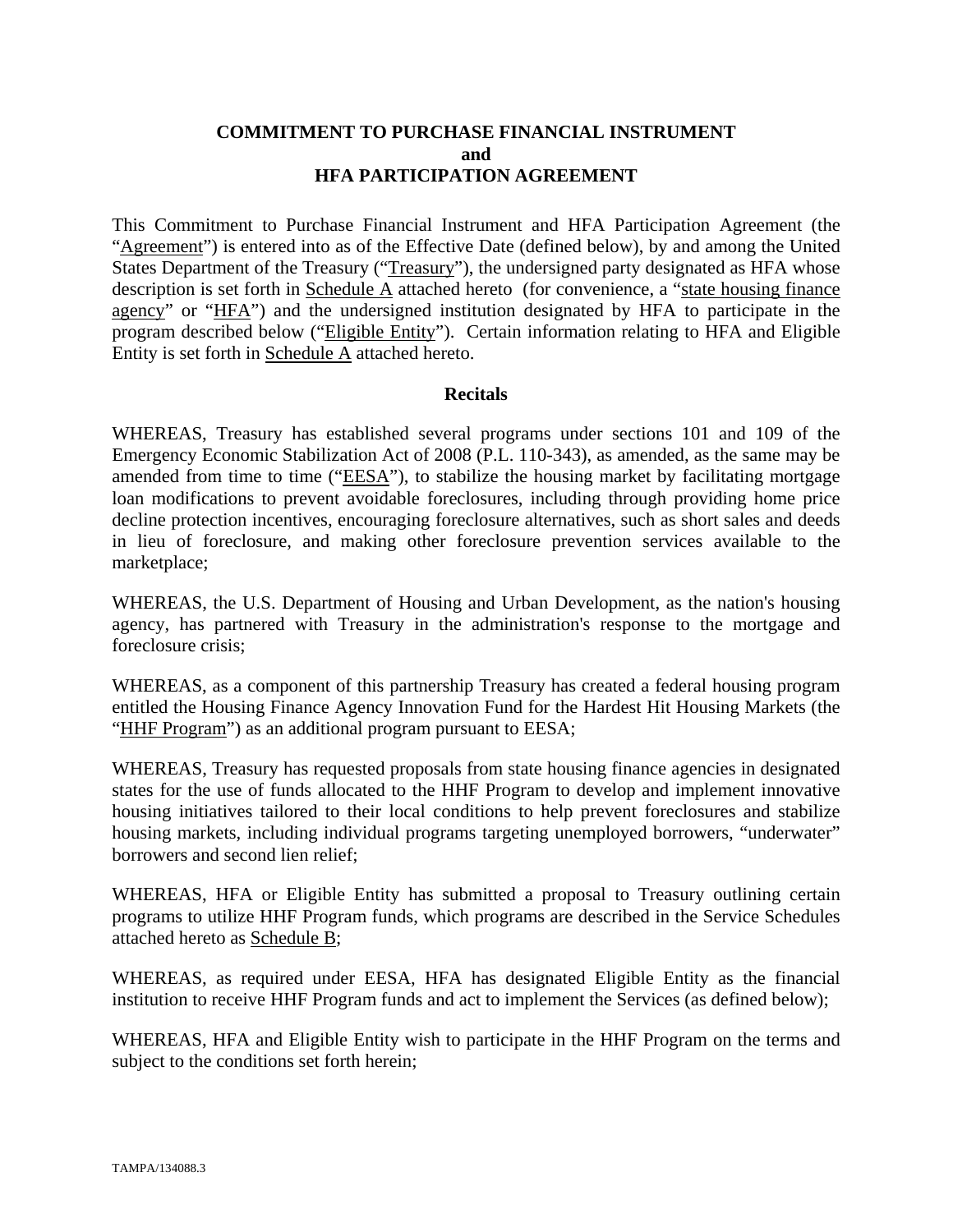Accordingly, in consideration of the representations, warranties, and mutual agreements set forth herein and for other good and valuable consideration, the receipt and sufficiency of which are hereby acknowledged, Treasury, HFA and Eligible Entity agree as follows.

## **Agreement**

# **1. Services**

A. Eligible Entity shall (i) contemporaneously with the execution and delivery of this Agreement, deliver a fully executed Financial Instrument (the "Financial Instrument") to Treasury evidencing its obligations under this Agreement, in the form attached hereto as Exhibit  $\overline{A}$ ; (ii) perform the duties and obligations set forth in this Agreement and the Financial Instrument; and (iii) provide and perform (or engage qualified vendors to provide and perform) the Services described in the Service Schedules (as defined below).

B. Contemporaneously with the execution and delivery of this Agreement, HFA and Eligible Entity shall deliver to Treasury multiple schedules (each a "Service Schedule" and together, the "Service Schedules") describing the services (the "Services") to be performed by Eligible Entity under the HHF Program. The Service Schedules will be numbered sequentially as Service Schedule B-1, Service Schedule B-2, et seq., and are referenced herein, collectively, as Schedule B.

C. Contemporaneously with the execution and delivery of this Agreement, HFA and Eligible Entity shall also deliver to Treasury a budget detailing the administrative expenses necessary to carry out the Services (the "Permitted Expenses"). The budget detailing the Permitted Expenses is attached hereto as Schedule C. Neither HFA nor Eligible Entity shall expend HHF Program funds for administrative expenses in excess of the total amount of the Permitted Expenses (reasonable variances between line items being permitted) without the prior consent of Treasury, which may be withheld in Treasury's sole discretion. Additionally, all administrative expenses paid with HHF Program funds shall be accounted for and are subject to OMB Circular A-87 (revised 5/4/95, as further amended 8/29/97), which can be found at http://www.whitehouse.gov/omb/rewrite/circulars/a087/a087-all.html.

# **2. Representations, Warranties and Covenants**

A. **HFA and Eligible Entity.** HFA and Eligible Entity, each for themselves, make the following representations, warranties and covenants to Treasury and the truth and accuracy of such representations and warranties and compliance with and performance of such covenants are continuing obligations of HFA and Eligible Entity, each as to itself. In the event that any of the representations or warranties made herein cease to be true and correct or HFA or Eligible Entity breaches any of its covenants made herein, HFA or Eligible Entity, as the case may be, agrees to notify Treasury immediately and the same shall constitute an Event of Default hereunder.

(1) HFA and Eligible Entity each represent and warrant that it is in compliance with, and covenants that all Services will be performed in compliance with, EESA and all Federal, state and local laws, regulations, regulatory guidance, statutes, ordinances, codes and requirements, applicable to the provision of the Services by HFA and Eligible Entity,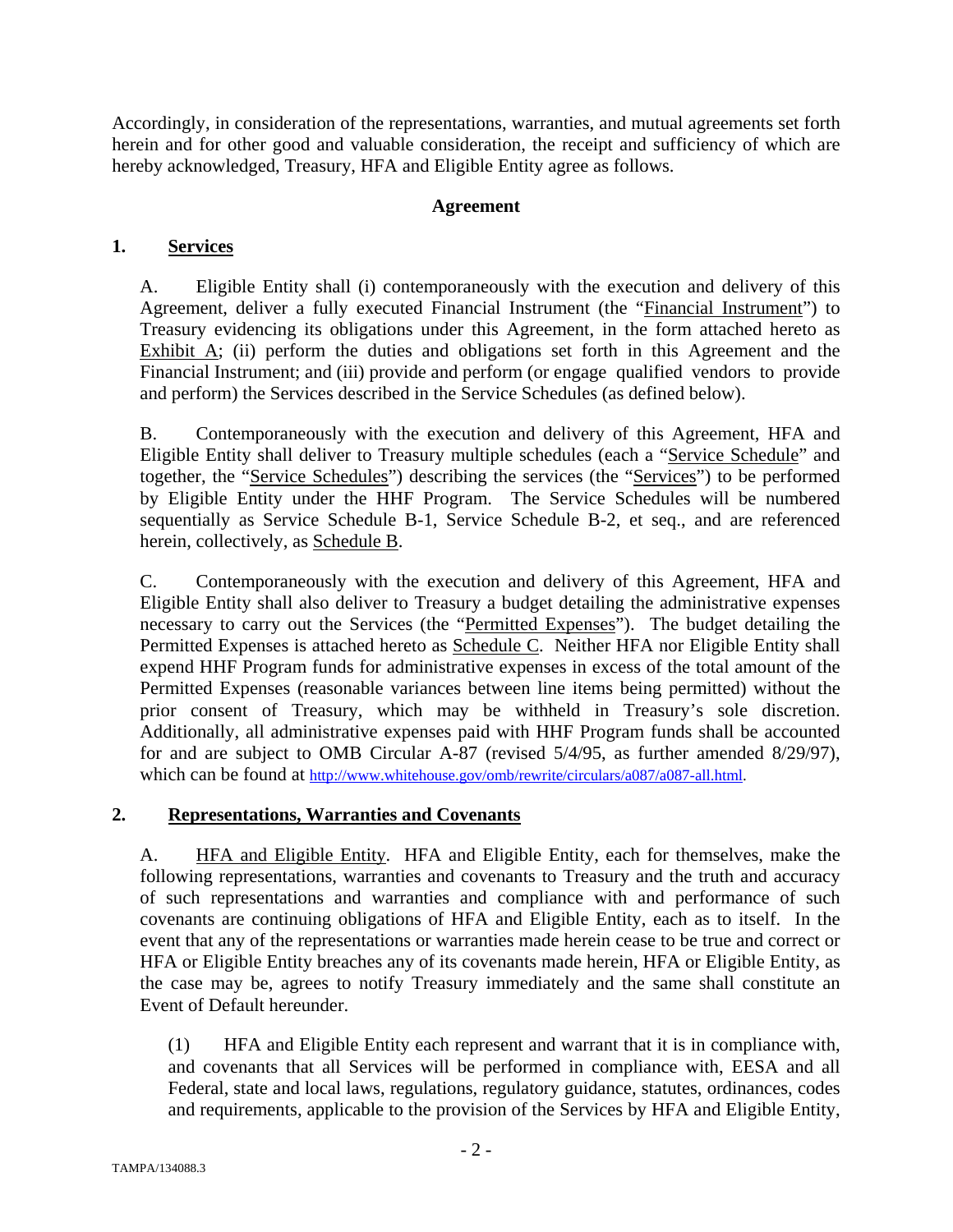or its officers, employees, agents or contractors, including, but not limited to, the Truth in Lending Act, 15 U.S.C. §1601 et seq., the Home Ownership and Equity Protection Act, 15 U.S.C. § 1639, the Federal Trade Commission Act, 15 U.S.C. § 41 et seq., the Equal Credit Opportunity Act, 15 U.S.C. § 701 et seq., the Fair Credit Reporting Act, 15 U.S.C. § 1681 et seq., the Fair Debt Collection Practices Act, 15 U.S.C. § 1692 et seq., the Real Estate Settlement Procedures Act, 12 U.S.C. §2601 et seq., the Fair Housing Act, 42 U.S.C. §3601, the Gramm Leach Bliley Act, 15 U.S.C. §6801-6809, and §§ 114 and 315 of the Fair and Accurate Credit Transactions Act of 2003 (the "FACT Act"), 15 U.S.C. §§ 1681m(e) and 1681c(h), and all other Federal and state laws and regulations applicable thereto, including, without limitation, those designed to prevent unfair, discriminatory or predatory lending practices, tenant rights and licensing (collectively, the "Applicable Laws").

(2) The performance of the Services will not conflict with, or be prohibited in any way by, the Applicable Laws or any agreement or restriction by which HFA or Eligible Entity is bound. Neither HFA nor Eligible Entity is aware of any other legal, financial or other impediments to performing the Services or its obligations under this Agreement, and shall promptly notify Treasury of any such impediments which may impair its ability to perform the Services or its obligations under this Agreement, as applicable. Neither HFA nor Eligible Entity is delinquent on any Federal tax obligation or any other debt owed to the United States or collected by the United States for the benefit of others, excluding any debts or obligations that are being contested by it in good faith.

(3) Neither HFA nor Eligible Entity has received written notice of any action, suit, restraining order, injunction, investigation, proceeding or inquiry at law or in equity, pending or threatened, by or before any judicial, quasi-judicial, legislative or administrative court, agency or authority, or any arbitrator, nor to the best of HFA's and Eligible Entity's knowledge is there any basis for any of the foregoing, wherein an unfavorable determination, ruling or finding would materially adversely affect the validity or enforceability of this Agreement, the Financial Instrument or the ability of HFA or Eligible Entity to perform its respective obligations hereunder and thereunder.

(4) HFA and Eligible Entity each covenants that: (i) it will perform its obligations in accordance with this Agreement and Applicable Laws, and will promptly provide such performance or other reporting as may be required by Treasury, the Government Accountability Office ("GAO"), Congressional Oversight Panel or the Special Inspector General of the Troubled Asset Relief Program ("SIGTARP"); (ii) it will maintain complete, accurate and appropriate records of, and supporting documentation for, all Services provided in connection with the HHF Program; (iii) all Services will be offered and performed in accordance with the Service Schedules, fully documented and serviced, or otherwise performed, in accordance with this Agreement and EESA; and (iv) all data, collection information and other information reported by HFA or Eligible Entity to Treasury under this Agreement, including, but not limited to, information that is relied upon by Treasury in calculating the Purchase Price (as defined below) or in performing any compliance review will be true, complete and accurate in all material respects, and consistent with all relevant business records, as and when provided.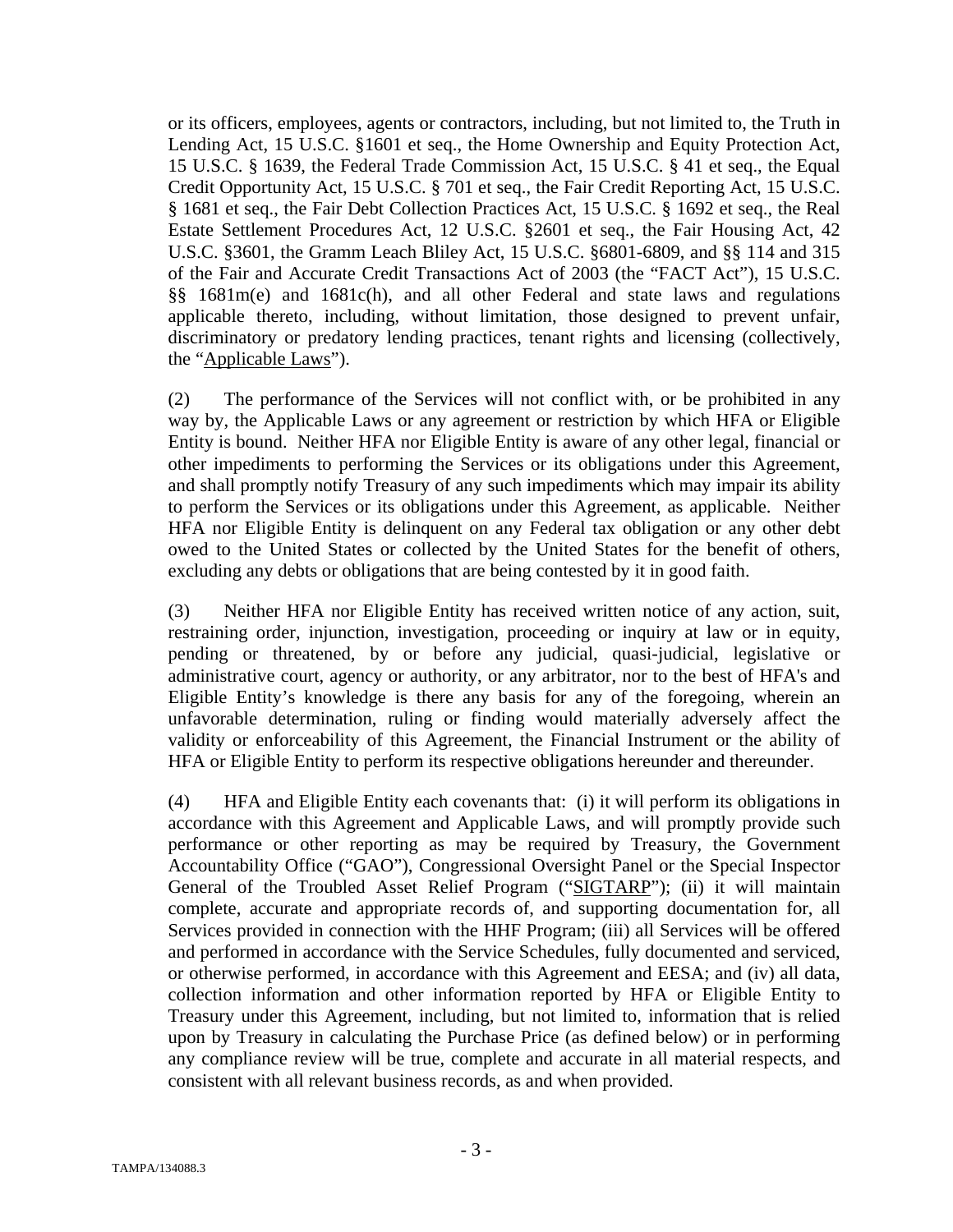(5) HFA and Eligible Entity each covenants that it will: (i) perform the Services and obligations required under this Agreement in accordance with the practices, high professional standards of care, and degree of attention used in a well-managed operation, and no less than that which HFA or Eligible Entity exercises or would exercise for itself under similar circumstances; and (ii) use qualified individuals with suitable training, education, experience and skills to perform the Services. HFA and Eligible Entity each acknowledges that HHF Program participation may require changes to, or the augmentation of, its systems, staffing and procedures, and covenants and agrees to take all reasonable actions necessary to ensure it has the capacity to implement the Services in accordance with this Agreement.

(6) HFA and Eligible Entity each covenants that it will comply with all regulations on conflicts of interest that are applicable to HFA or Eligible Entity, as the case may be, in connection with the conduct of its business and performance of the Services and all conflicts of interest and non-disclosure obligations and restrictions and related mitigation procedures set forth in this Agreement.

(7) HFA and Eligible Entity each acknowledges that the provision of false or misleading information to Treasury in connection with the HHF Program or the Services may constitute a violation of: (a) Federal criminal law involving fraud, conflict of interest, bribery, or gratuity violations found in Title 18 of the United States Code; or (b) the civil False Claims Act (31 U.S.C. §§ 3729-3733). HFA and Eligible Entity each covenants to immediately disclose to Treasury any discovered credible evidence, in connection with this Agreement and the Services, that a management official, employee, or contractor of Eligible Entity has committed, or may have committed, a violation of the referenced statutes or other wrongdoing.

(8) HFA and Eligible Entity each covenants to disclose to Treasury any other material facts or information in its possession that Treasury should expect to know about HFA or Eligible Entity or its employees, management officials or contractors to help protect the reputational interests of Treasury in connection with the HHF Program.

(9) HFA and Eligible Entity shall each be responsible for the supervision and management of any contractor it engages to assist in the performance of the Services or any obligation under this Agreement. HFA or Eligible Entity, as applicable, shall remove and replace any contractor that it deems as failing to perform. HFA and Eligible Entity shall each ensure that all of its contractors comply with the terms and provisions of this Agreement. Each of HFA and Eligible Entity shall be responsible for the acts or omissions of its respective contractors as if the acts or omissions were by the HFA or Eligible Entity, respectively.

(10) HFA and Eligible Entity each covenants that it will timely inform Treasury of any anticipated or actual Event of Default and of any suspected or actual Act of Bad Faith (defined below).

(11) HFA and Eligible Entity each acknowledges that Treasury may be required to respond, pursuant to the Privacy Act of 1974 (the "Privacy Act"), 5 U.S.C. § 552a, to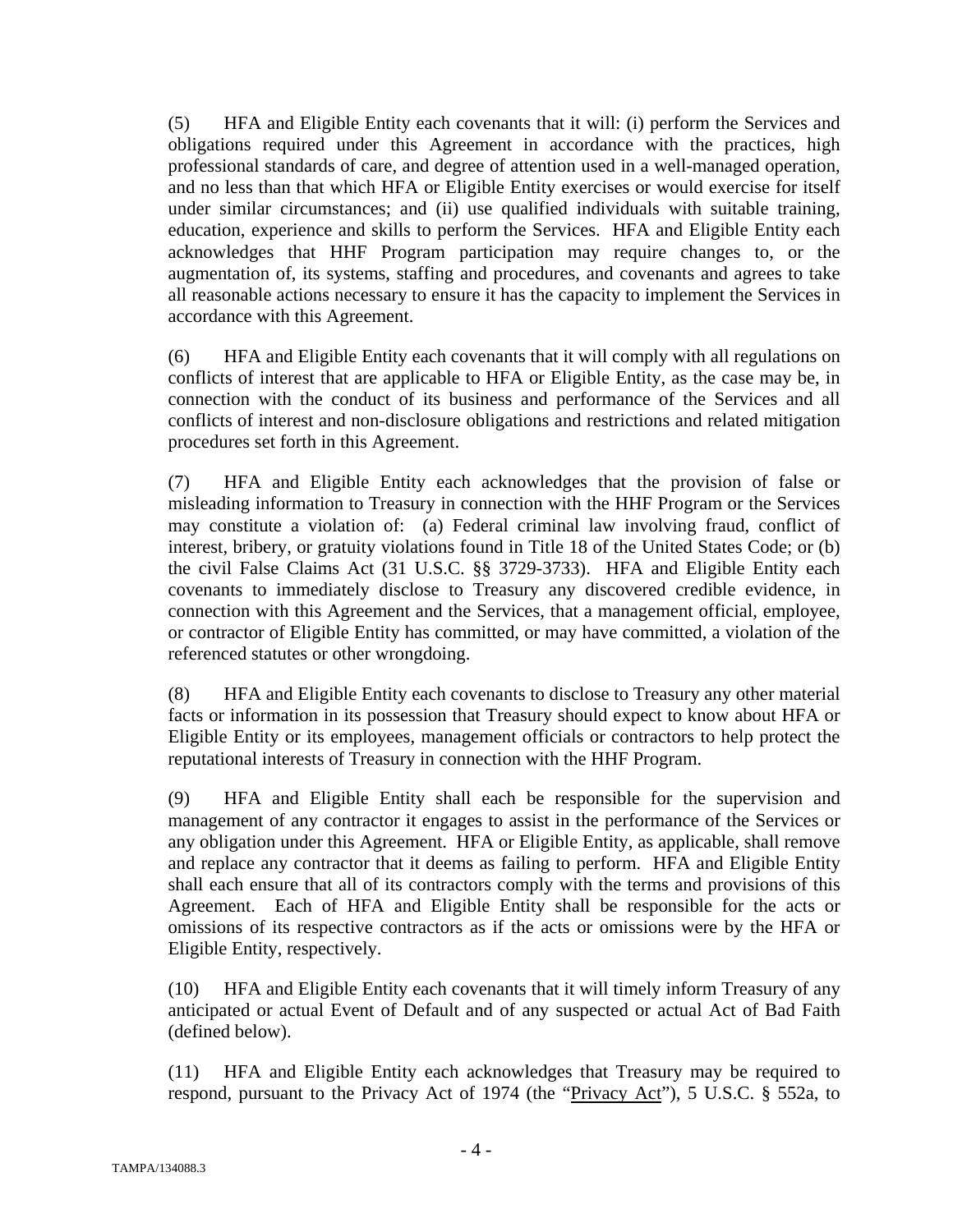inquiries from borrowers and, pursuant to the Freedom of Information Act (the "Freedom of Information Act"), 5 U.S.C. § 552, to inquiries from other parties, as well as formal inquiries from Congressional committees and members, the Government Accounting Office, Inspectors General and other government entities, as well as media and consumer advocacy group inquiries about the HHF Program and its effectiveness. HFA and Eligible Entity each covenants that it will respond promptly and accurately to all search requests made by Treasury, comply with any related procedures which Treasury may establish, and provide related training to employees and contractors.

(12) HFA and Eligible Entity each acknowledges that Treasury, SIGTARP, GAO and other parties designated by Treasury or under Applicable Laws shall have the right during normal business hours to conduct unannounced, informal onsite visits and to conduct formal onsite and offsite physical, personnel and information technology testing, security reviews, and audits of HFA and/or Eligible Entity and to examine all books, records and data related to the Services provided and Purchase Price received in connection with the Services.

(13) HFA and Eligible Entity each covenants that it will promptly take corrective and remedial actions associated with reporting and reviews as directed by Treasury or its designee and provide to Treasury evidence of the effective implementation of corrective and remedial actions as Treasury shall require. HFA and Eligible Entity each acknowledges that Treasury may conduct additional reviews based on its findings and the corrective actions taken by HFA and/or Eligible Entity.

(14) In addition to any obligation to retain financial and accounting records under Applicable Laws, HFA and Eligible Entity each covenants to retain all data, books, reports, documents, audit logs and records, including electronic records, or copies thereof, related to its obligations under this Agreement and the performance of the Services, as applicable. In addition, HFA and Eligible Entity each agrees to maintain a copy of all computer systems and application software necessary to review and analyze these electronic records or copies of such records. Unless otherwise directed by Treasury, HFA and Eligible Entity shall each retain these records for at least three (3) years from the End of Term, or for such longer period as may be required pursuant to Applicable Laws. Treasury may also notify HFA and/or Eligible Entity from time to time of any additional record retention requirements resulting from litigation and regulatory investigations in which Treasury or any agents of the United States may have an interest, and HFA and Eligible Entity each agrees to comply with these litigation and regulatory investigations requirements. "End of Term" shall mean the date that the Services performed under all Service Schedules are fully complete, excluding administrative functions (e.g. the last homeowner is assisted and any loan provided to such homeowner is either repaid or fully forgiven).

(15) HFA and Eligible Entity shall each provide a bring-down certificate as to its continuing compliance with, and the truth and accuracy of, the representations and warranties set forth in this Agreement and the Financial Instrument, as applicable, annually, on each anniversary of the Effective Date during the Term (as defined below), in the form attached hereto as Exhibit B-1 with respect to the HFA (the "HFA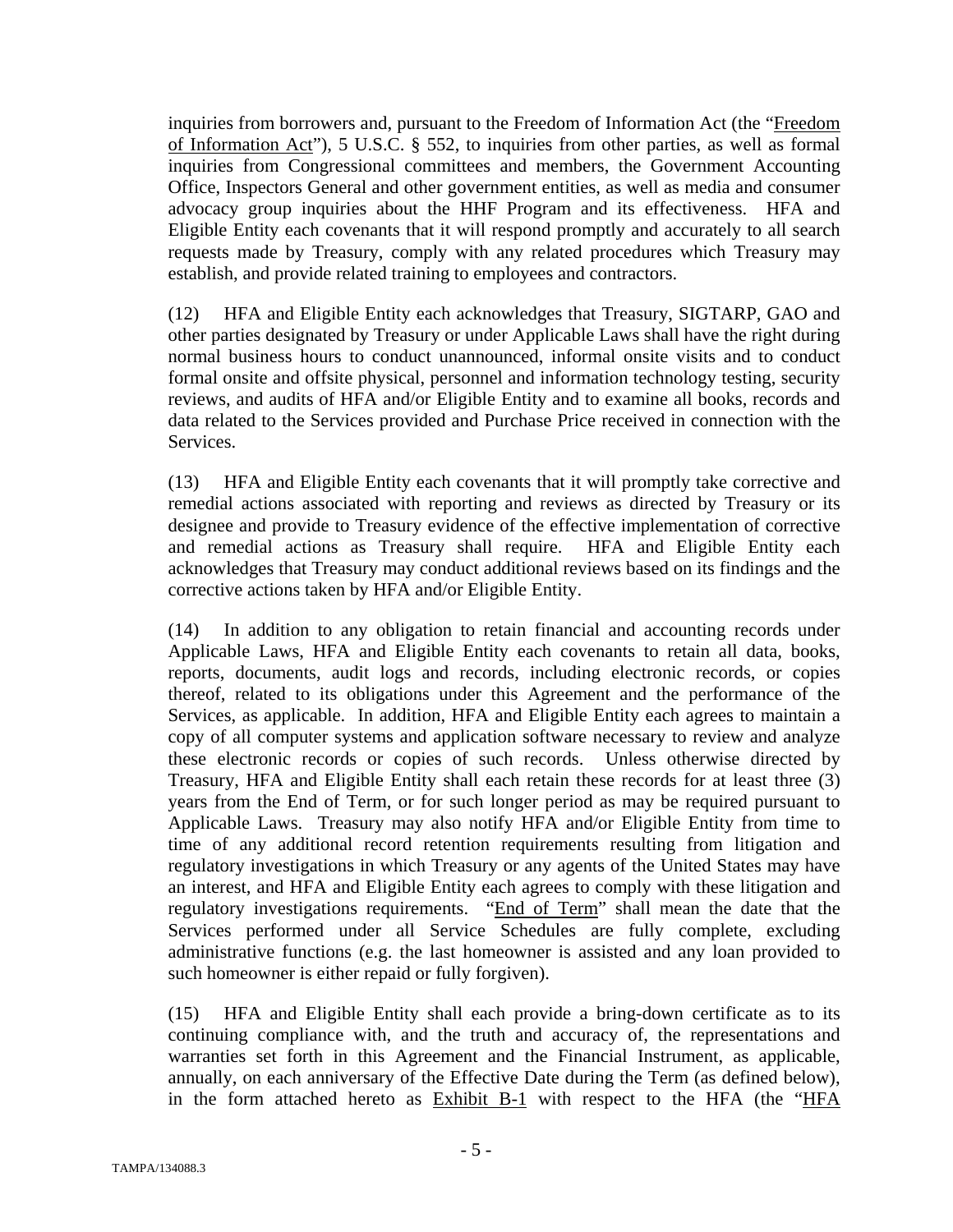Certification") and Exhibit B-2 with respect to the Eligible Entity (the "Eligible Entity Certification").

B. Eligible Entity. Additionally, Eligible Entity hereby makes the following representations, warranties and covenants to Treasury and the truth and accuracy of such representations and warranties and compliance with and performance of such covenants are continuing obligations of Eligible Entity. In the event that any of the representations or warranties made herein ceases to be true and correct or Eligible Entity breaches any of its covenants made herein, Eligible Entity agrees to notify Treasury immediately and the same shall constitute an Event of Default hereunder.

(1) Eligible Entity constitutes a "financial institution" as such term is defined in section 3(5) of EESA, has the legal power to receive funds from Treasury under the HHF Program, and has been designated by HFA to, and hereby agrees to, provide the Services and implement HFA's proposal to Treasury under the HHF Program.

(2) Eligible Entity is established under the laws of the United States or any state, territory, or possession of the United States or the District of Columbia, has significant operations in the United States and is not an agency or instrumentality of, or owned directly or indirectly by, any foreign government.

(3) Eligible Entity is duly formed and validly existing and has the full corporate power and authority to enter into, execute, and deliver this Agreement, the Financial Instrument and any other closing documentation delivered to Treasury in connection with this Agreement or the Financial Instrument, and to perform its obligations hereunder and thereunder. Eligible Entity has, and its officers, employees, agents and contractors providing the Services have, or will have prior to performing the Services, obtained all licenses and any other approvals or consents required by law to carry on its business as now being conducted and as contemplated by this Agreement.

C. HFA. Additionally, HFA hereby makes the following representations, warranties and covenants to Treasury and the truth and accuracy of such representations and warranties and compliance with and performance of such covenants are continuing obligations of HFA. In the event that any of the representations or warranties made herein cease to be true and correct or HFA breaches any of its covenants made herein, HFA agrees to notify Treasury immediately and the same shall constitute an Event of Default hereunder.

(1) HFA is an instrumentality of the State as indicated in Schedule A.

(2) HFA has full legal power and authority to enter into, execute, and deliver this Agreement and any other closing documentation delivered to Treasury in connection with this Agreement, and to perform its obligations hereunder and thereunder.

D. Representations and Warranties. The foregoing representations and warranties set forth in this Section 2 are hereby qualified and/or limited by the provisions set forth in Schedule D attached hereto and incorporated herein.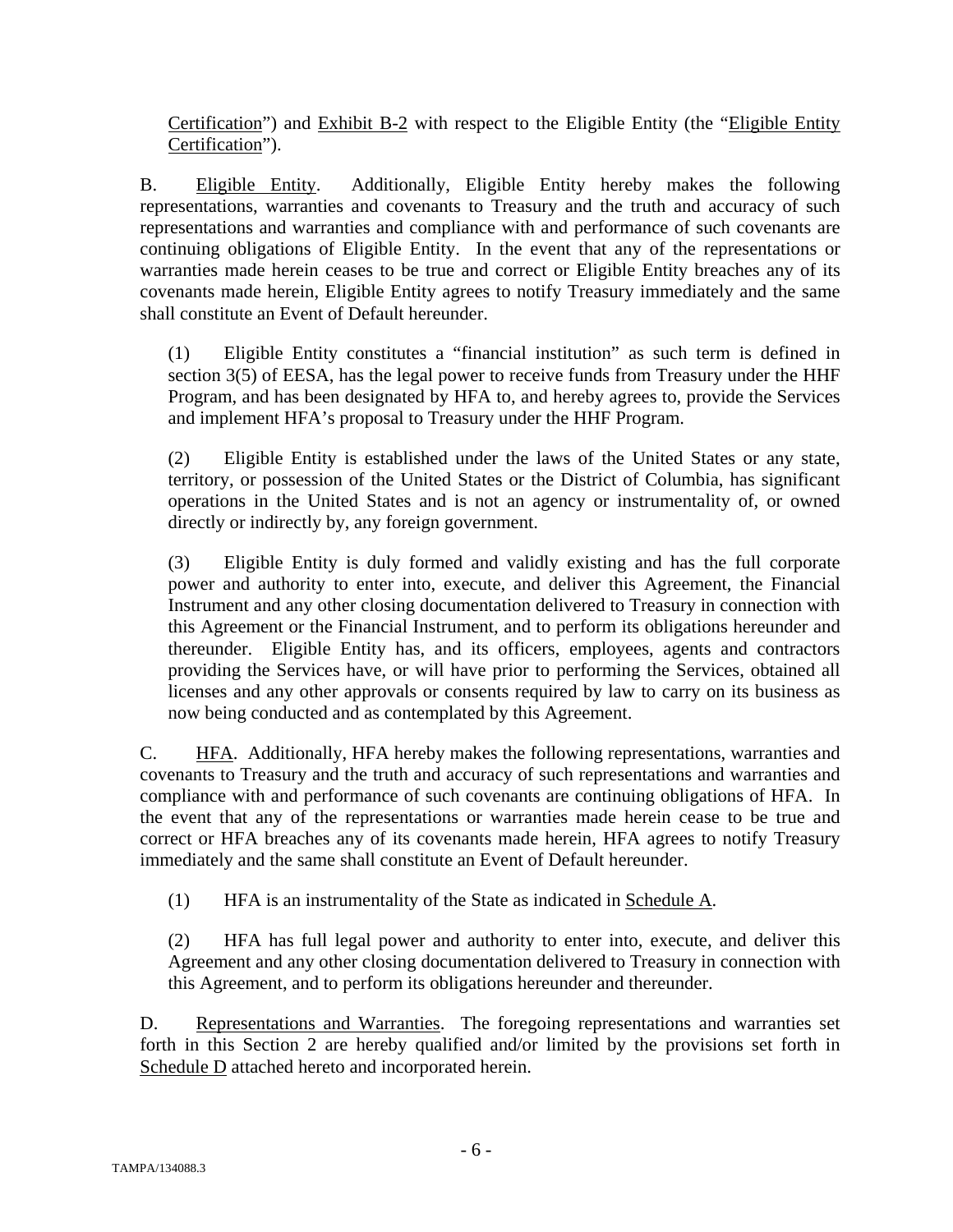# **3. Agreement to Purchase Financial Instrument; Payment of Purchase Price; Grant of Security Interest**

A. Treasury shall purchase, and Eligible Entity shall sell to Treasury, the Financial Instrument that is executed and delivered by Eligible Entity in the form attached hereto as Exhibit A, in consideration for the payment by Treasury of such amount as shall be set forth in Schedule A as the Purchase Price (the "Purchase Price"). Payment of the Purchase Price by Treasury shall be made in draws (each, a "Capital Draw" and collectively, the "Capital Draws"). In order to make a Capital Draw, Eligible Entity shall submit to Treasury and its designee a request for payment (a "Capital Draw Request") no less than ten (10) business days prior to the date such Capital Draw is requested to be paid. Notwithstanding anything in the Service Schedules to the contrary, Treasury shall not approve a Capital Draw Request for a Capital Draw in an amount less than 2.5%, or more than 20%, of the Program Participation Cap (defined below). In addition, no Capital Draw Requests shall be approved by Treasury so long as Eligible Entity has HHF Program funds on hand of more than 5% of the Program Participation Cap. The form of Capital Draw Request is attached hereto as Exhibit C.

B. The conditions precedent Treasury's execution and delivery of this Agreement and the payment by Treasury of the first Capital Draw are: (i) HFA's execution and delivery of this Agreement with attached complete and approved Service Schedules, Exhibits and any other closing documents, certificates or legal opinions as shall be required by Treasury to be delivered by HFA; (ii) Eligible Entity's execution and delivery of this Agreement with attached complete and approved Service Schedules, Exhibits, the Financial Instrument and any other closing documents, certificates or legal opinions as shall be required by Treasury to be delivered by Eligible Entity; (iii) the delivery of a legal opinion of counsel to HFA, which may be internal legal counsel, in substantially the form attached hereto as Exhibit D-1; and (iv) the delivery of a legal opinion of counsel to Eligible Entity, which may be internal legal counsel, in substantially the form attached hereto as Exhibit D-2.

C. The conditions precedent to payment by Treasury of any subsequent Capital Draws are: (i) delivery to Treasury and its designee of an executed and completed Capital Draw Request using the form attached hereto as Exhibit C, without modification other than completing requested information fields, and any certifications or information as may be required by Treasury or its designee; (ii) the performance by Eligible Entity of the Services described in the Service Schedules, in accordance with the terms and conditions of this Agreement, to the satisfaction of Treasury; and (iii) the satisfaction by HFA and Eligible Entity of such other obligations as are set forth in this Agreement.

D. The value of this Agreement is limited to the amount set forth in Schedule  $\overline{A}$  as the Purchase Price (the "Program Participation Cap"). Accordingly, the aggregate Purchase Price payable to Eligible Entity under this Agreement with respect to all Services described on the Service Schedules may not exceed the amount of the Program Participation Cap.

E. In the event of a discrepancy or error in the amount of the Purchase Price paid hereunder, at Treasury's election, (i) Eligible Entity shall remit to Treasury the amount of any overpayment within ten (10) business days of receiving a refund request from Treasury,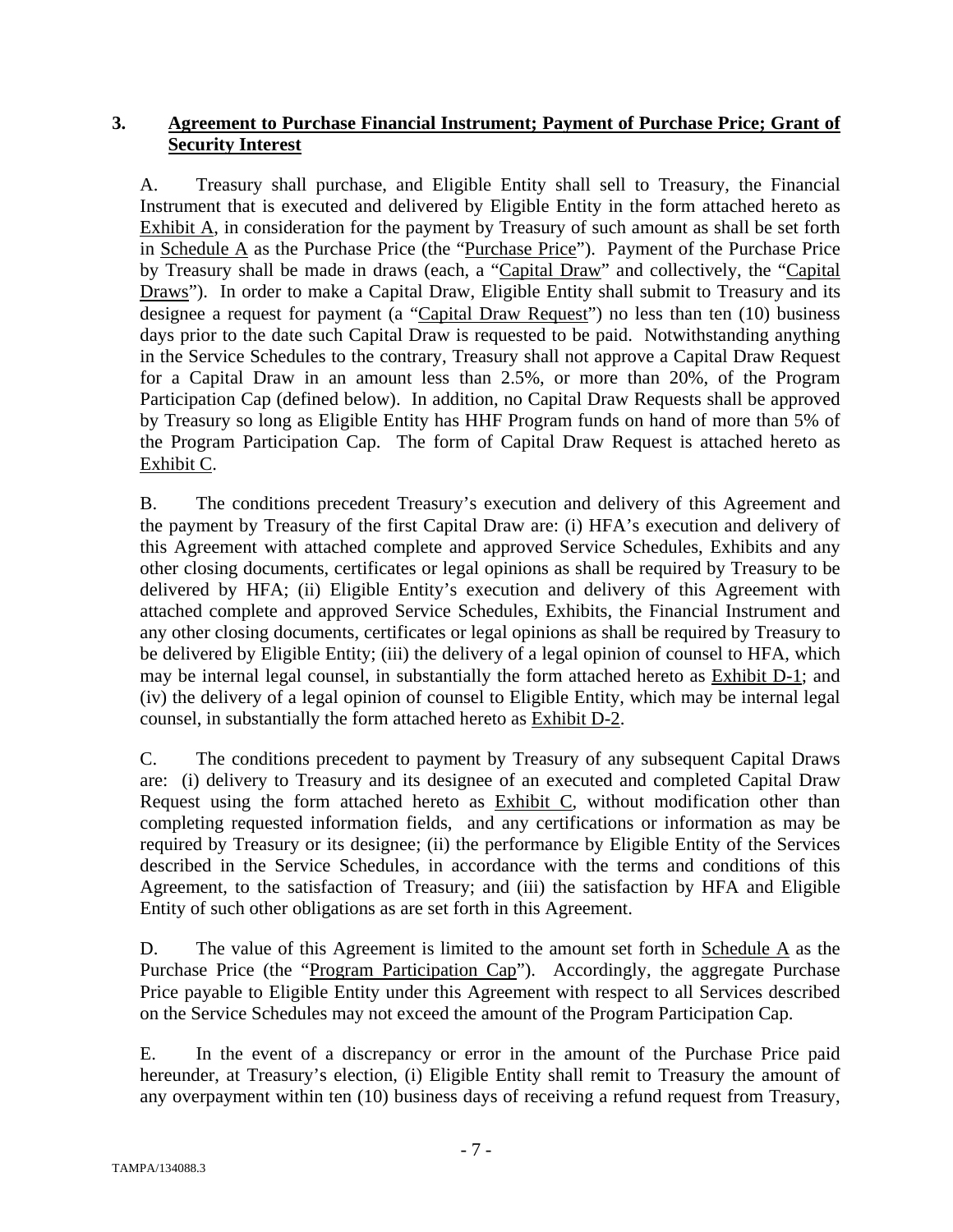or (ii) Treasury may offset the amount of the overpayment against the next Capital Draw, upon written notice to Eligible Entity. It is understood that HFA shall not be required to advance any funds pursuant to this subsection.

F. At the election of Treasury and with prior notice to Eligible Entity, Treasury may deduct from any amount payable to Eligible Entity any amount that Eligible Entity or HFA is obligated to reimburse Treasury or the United States government.

G. The proceeds of each Capital Draw shall be deposited in an account (the "Depository Account") held by The Bank of New York Mellon or such other depository institution chosen by Treasury in its sole discretion (the "Depository"), the account title, account number and other identifying information for which are provided in Schedule A. The Depository Account shall be used as Eligible Entity's operating account for its performance of the Services and other obligations set forth in the Financial Instrument and this Agreement. As security for the performance of the Services and the other obligations of Eligible Entity under this Agreement and the Financial Instrument, Eligible Entity hereby grants to Treasury a first lien priority security interest in the Depository Account and in any moneys, or investments, if any, held therein. Eligible Entity shall enter into a deposit account control agreement with Treasury and the Depository, in form and substance acceptable to Treasury. Eligible Entity shall file a financing statement (and any continuation thereof required by law to maintain the perfection of the lien) identifying Eligible Entity as "debtor," Treasury as "secured party" and describing the Depository Account in the UCC filing office for perfecting nonpossessory security interests in tangible and intangible personal property of Eligible Entity or such other filing offices as Treasury may require. Copies of all filings and continuation statements shall be provided to Treasury promptly after filing. Funds held in the Depository Account may be invested in: (i) Cash, (ii) bank deposits, (iii) United States Treasury securities with maturities of not more than ninety (90) calendar days, (iv) money market mutual funds that (a) are registered with the SEC and regulated under Rule 2a-7 promulgated under the Investment Company Act of 1940 and (b) invested exclusively in direct obligations of the United States of America or obligations the prompt payment of the principal of and interest on which is unconditionally guaranteed by the United States of America and (v) any other investment approved by Treasury in writing.

## **4. Oversight; Internal Control Program**

A. HFA shall develop and maintain operational and performance metrics and maintain a detailed financial reporting system to track, to the satisfaction of Treasury, homeowners receiving assistance from Eligible Entity, including metrics used to measure the effectiveness of the Services against the stated objectives of Treasury and HFA pursuant to the Service Schedules. Such information shall be compiled into a report in a form that will be provided by Treasury and may be modified from time to time as Treasury determines (the "Performance Report"); provided that Treasury, in its sole discretion, may modify the form of the Performance Report at any time. HFA shall submit the Performance Report to Treasury or its designee on a periodic basis and as otherwise requested by Treasury and shall also post the completed Performance Report to its website quarterly (based on a calendar year) by the fifteenth (15th) day of the second month following the end of such quarter. Treasury, in its sole discretion, may request that HFA modify its performance criteria or seek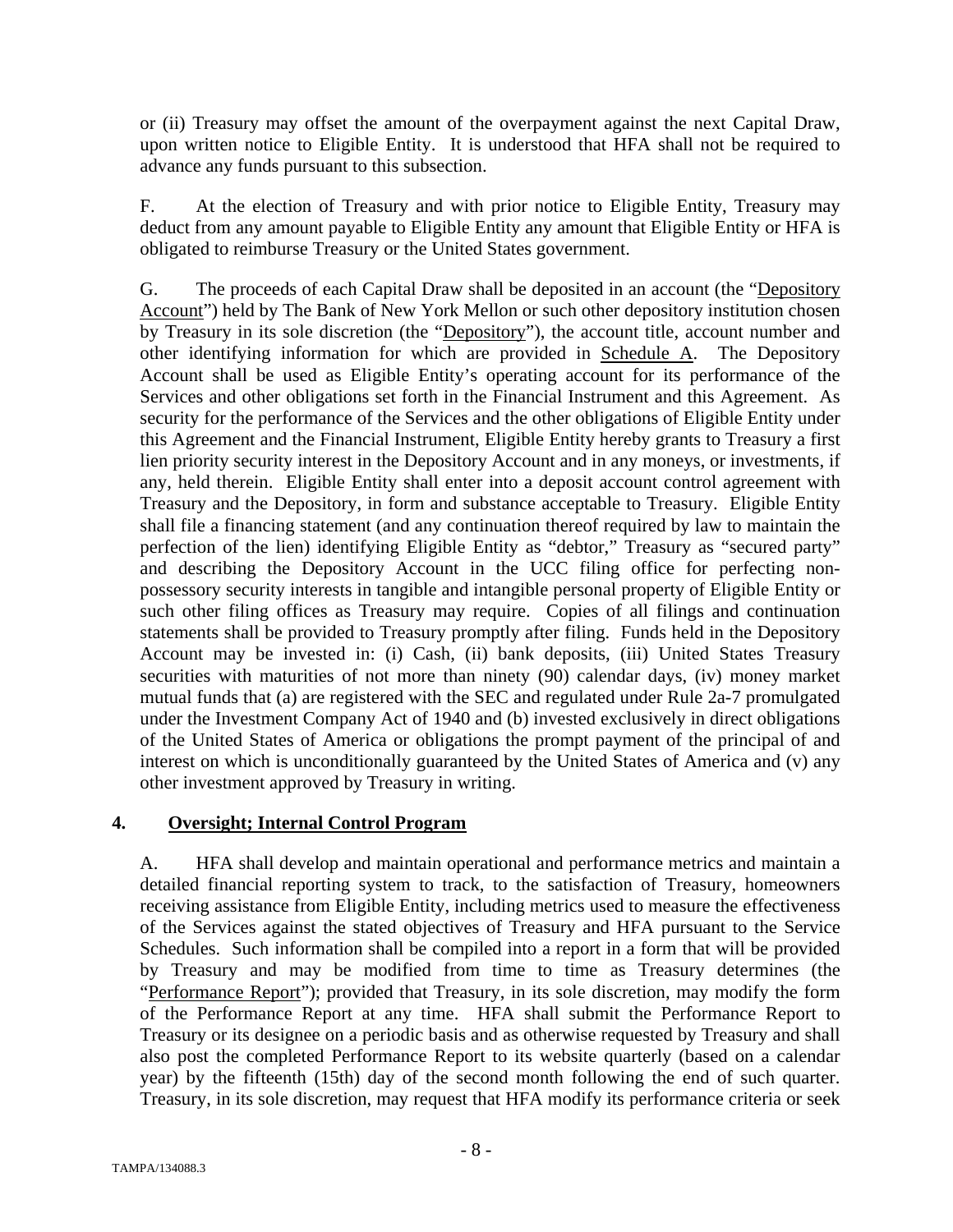additional metrics as necessary. Treasury may make any or all data reported by HFA available to the public. It is Treasury's policy not to release personal indentifying information in its possession unless required to do so by law.

B. Eligible Entity shall develop, enforce and review on a quarterly basis for effectiveness, an internal control program designed to minimize the risk of fraud, mitigate conflicts of interest, maximize operational efficiency and effectiveness and ensure effective delivery of Services and compliance with this Agreement, EESA and Applicable Laws to the satisfaction of Treasury (the "Internal Control Program"). The Internal Control Program must include documentation of the control objectives for the Services, the associated control techniques, and mechanisms for testing and validating the controls. Eligible Entity shall monitor its contractors, if any, as part of the Internal Control Program. Eligible Entity shall certify, and provide an independent verification of the effectiveness of the Internal Control Program in accordance with a reporting form that will be provided by Treasury and may be modified from time to time as Treasury determines, at least annually no later than one hundred twenty (120) days after the end of Eligible Entity's fiscal year, including an assessment prior to the initial distribution of funds to perform Services, or at a reasonable time thereafter with the consent of Treasury, to ensure that Eligible Entity has taken appropriate steps to meet the HHF Program objectives. Said independent verification may be provided by a third party contractor or a governmental entity or department of the State so long as such entity or department is separate and distinct from HFA and Eligible Entity (e.g. the State Inspector General). Notwithstanding the foregoing, Eligible Entity shall be permitted to seek approval from Treasury to make a Capital Draw to conduct a pilot or test of certain or all of the Services prior to full launch of the same.

C. HFA and Eligible Entity acknowledge that Treasury may develop and implement practices to monitor and detect fraud related to loan modifications and any other programs contemplated pursuant to the Services and to monitor compliance with applicable consumer protection and fair lending laws, including among other laws, the Applicable Laws. HFA and Eligible Entity covenant that they will fully and promptly cooperate with Treasury's inquiries about any alleged, perceived or actual fraud and comply with any anti-fraud and legal compliance procedures which Treasury may require.

D. HFA and Eligible Entity covenant that they will together develop and implement an internal control program to ensure that HHF Program participants are meeting program requirements; to monitor, detect and prevent loan modification fraud; and to monitor compliance with applicable laws and regulations, including consumer protection and fair lending laws, among other things (the "Internal Antifraud and Compliance Monitoring Program"). The Internal Antifraud and Compliance Monitoring Program shall be developed and complete within ninety (90) days from the Effective Date, unless Treasury, in its sole discretion, consents to an extension of such time period. A copy of the plan for the Internal Antifraud and Compliance Monitoring Program, including, but not limited to, the approach, tools, techniques, staffing, cost and status of and time to implementation shall be submitted to Treasury within the time period set forth in the preceding sentence. HFA and Eligible Entity acknowledge that the Internal Antifraud and Compliance Monitoring Program will be monitored as provided in this Agreement. Each of HFA and Eligible Entity shall notify Treasury in writing if it desires to make any material modifications to its Internal Antifraud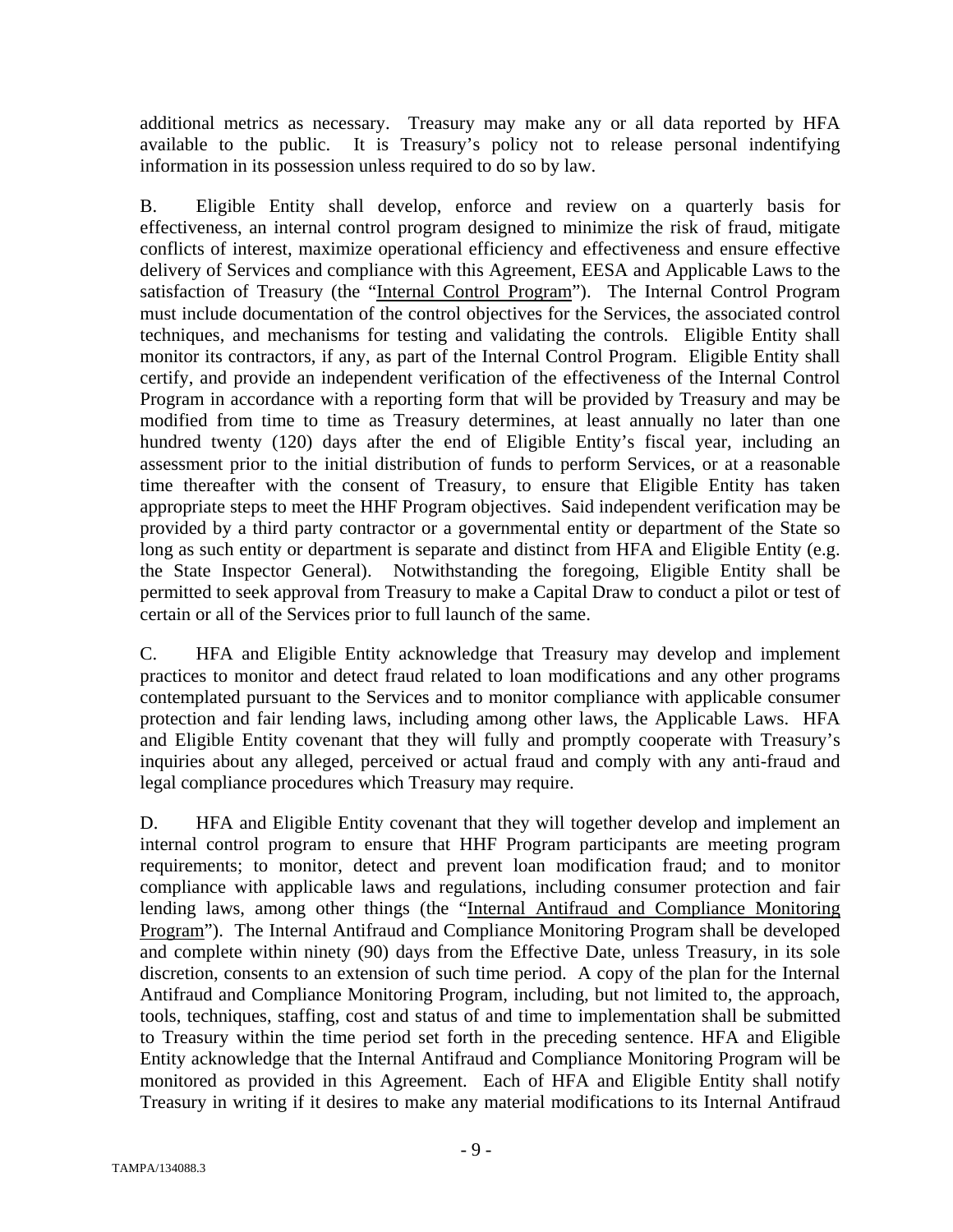and Compliance Monitoring Program and the same shall be subject to Treasury's approval. Additionally, HFA and Eligible Entity shall cooperate with Treasury with respect to its findings and any inquiries based on any review by Treasury or its designee of the Internal Antifraud and Compliance Monitoring Program or the results and data therefrom.

E. HFA and Eligible Entity shall provide Treasury or its designee with access to all internal control reviews and reports that relate to the Services, including those proposed by independent auditing firms, to enable Treasury to examine Eligible Entity and its contractors, if any, for compliance with applicable provisions of EESA, the HHF Program, this Agreement and Applicable Laws. A copy of the reviews and reports will be provided to Treasury upon request.

F. HFA and Eligible Entity shall respond promptly to Treasury's request for information regarding how the Eligible Entity's program(s) described in the Service Schedules will interact with new or changed housing programs funded by EESA's Troubled Asset Relief Program.

G. HFA shall provide annual audited financial statements to Treasury no later than one hundred eighty (180) days after the end of its fiscal year, commencing with the first fiscal year ending after the Effective Date. Eligible Entity shall provide (i) quarterly unaudited financial statements to Treasury no later than forty-five (45) days after the end of each quarter commencing with the first full quarter ending after the Effective Date and (ii) annual audited financial statements to Treasury no later than one hundred twenty (120) days after the end of its fiscal year, commencing with the first fiscal year ending after the Effective Date.

# **5. Term**

A. The term of this Agreement shall begin on the Effective Date and extend to the End of Term or earlier termination of this Agreement by Treasury pursuant to the provisions hereof, or earlier suspension or termination of the Services by Treasury. Notwithstanding the foregoing, it is understood and agreed that certain administrative, monitoring, reporting, compliance and oversight obligations and requirements set forth in this Agreement and the Financial Instrument survive the expiration or termination of this Agreement or End of Term, and that funds are to be reserved as set forth in Schedule C to pay for the cost of the same.

B. This Agreement, or any of the Services implemented under this Agreement, may be terminated by Treasury prior to the end of the Term pursuant to Section 6 below.

# **6. Defaults, Acts of Bad Faith and Early Termination; Remedies for and Effects of Defaults, Acts of Bad Faith and Early Termination**

A. The following constitute events of default by HFA or Eligible Entity under this Agreement (each, an "Event of Default" and, collectively, the "Events of Default"):

(1) HFA or Eligible Entity breaches a covenant under this Agreement or fails to perform or comply with any of its obligations under this Agreement in any material respect, including any additional request made by Treasury as authorized herein, or the Financial Instrument, including, but not limited to, circumstances in which Eligible Entity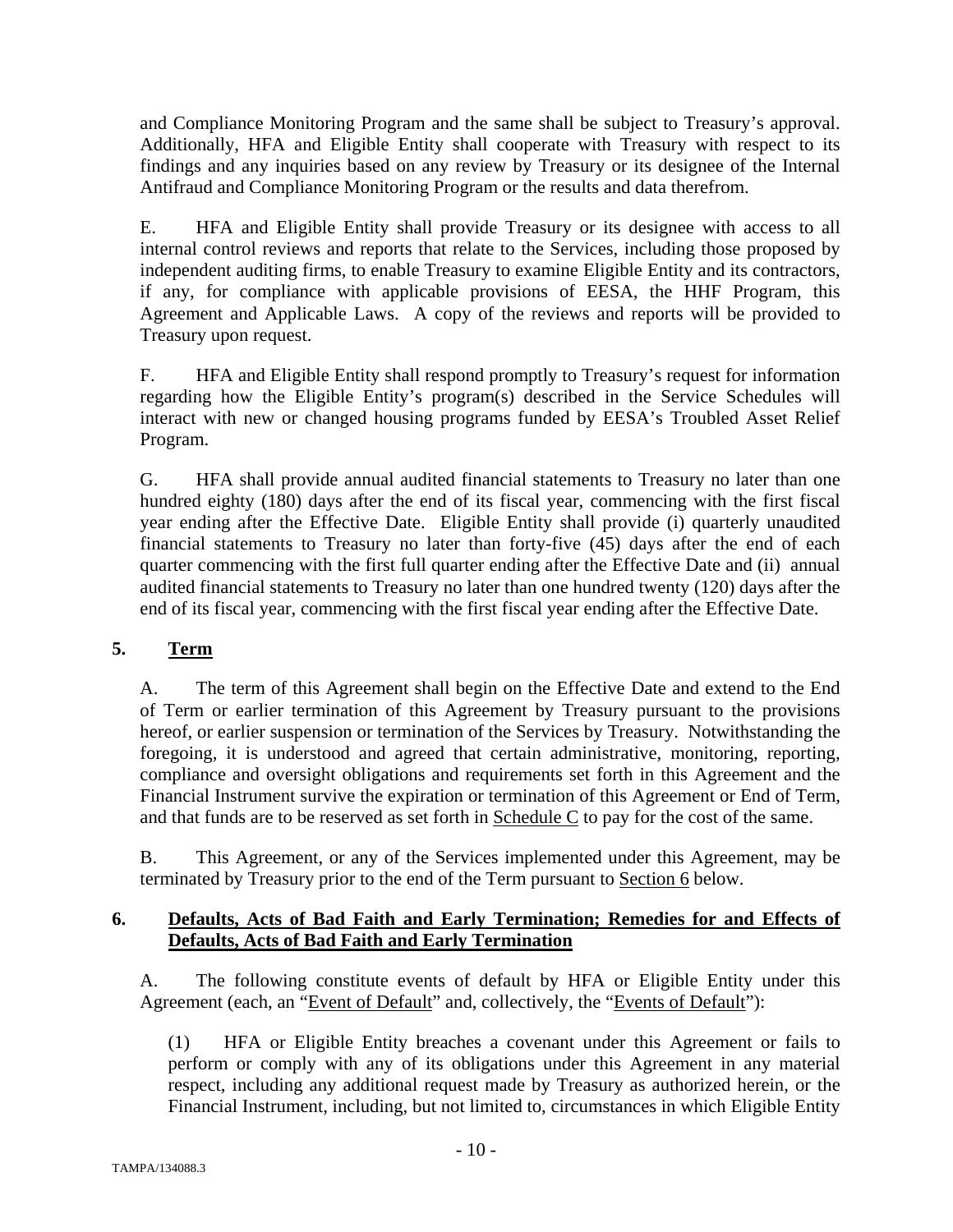fails to ensure that all eligibility criteria and other conditions precedent specified in this Agreement or EESA are satisfied prior to accepting any portion of the Purchase Price and/or effectuating any Services in connection with the HHF Program.

(2) HFA is dissolved or its existence as a unit or instrumentality of state government is terminated (unless HFA's duties, responsibilities and obligations as the state's housing finance agency, including specifically its duties, responsibilities and obligations under this Agreement, are transferred to and assumed by a successor state unit or instrumentality of state government approved by Treasury).

(3) Eligible Entity is dissolved or its legal existence is terminated (unless Eligible Entity's duties, responsibilities and obligations under this Agreement, are transferred to and assumed by a successor entity approved by Treasury).

(4) HFA or Eligible Entity: (a) ceases to do business as a going concern; (b) makes a general assignment for the benefit of, or enters into any arrangement with creditors in lieu thereof; (c) admits in writing its inability to pay its debts as they become due; (d) files a voluntary petition under any bankruptcy or insolvency law or files a voluntary petition under the reorganization or arrangement provisions of the laws of the United States or any other jurisdiction; (e) authorizes, applies for or consents to the appointment of a trustee or liquidator of all or substantially all of its assets; (f) has any substantial part of its property subjected to a levy, seizure, assignment or sale for or by any creditor or governmental agency; or (g) enters into an agreement or resolution to take any of the foregoing actions.

(5) HFA, Eligible Entity, any employee or contractor of HFA or Eligible Entity, or any employee or contractor of HFA's or Eligible Entity's contractors, commits a grossly negligent or reckless act, or willful or intentional misconduct (including, but not limited to, misrepresentation or fraud) in connection with the performance of the Services or this Agreement.

(6) Any representation or warranty made by HFA or Eligible Entity in this Agreement or any other certification provided pursuant to this Agreement, is or becomes false, misleading, incorrect, or incomplete in any material respect.

(7) Any failure to remit overpaid funds to Treasury in accordance with Section 3(D).

(8) An evaluation of performance that includes any specific findings by Treasury that HFA's or Eligible Entity's performance under any performance criteria set forth in the Service Schedules is insufficient.

(9) Any misapplication of, or levy on, funds held in the Depository Account.

(10) An Act of Bad Faith (defined below) involving an HHF Recipient (defined below) occurs, or is believed by Treasury to have occurred, in connection with the Services.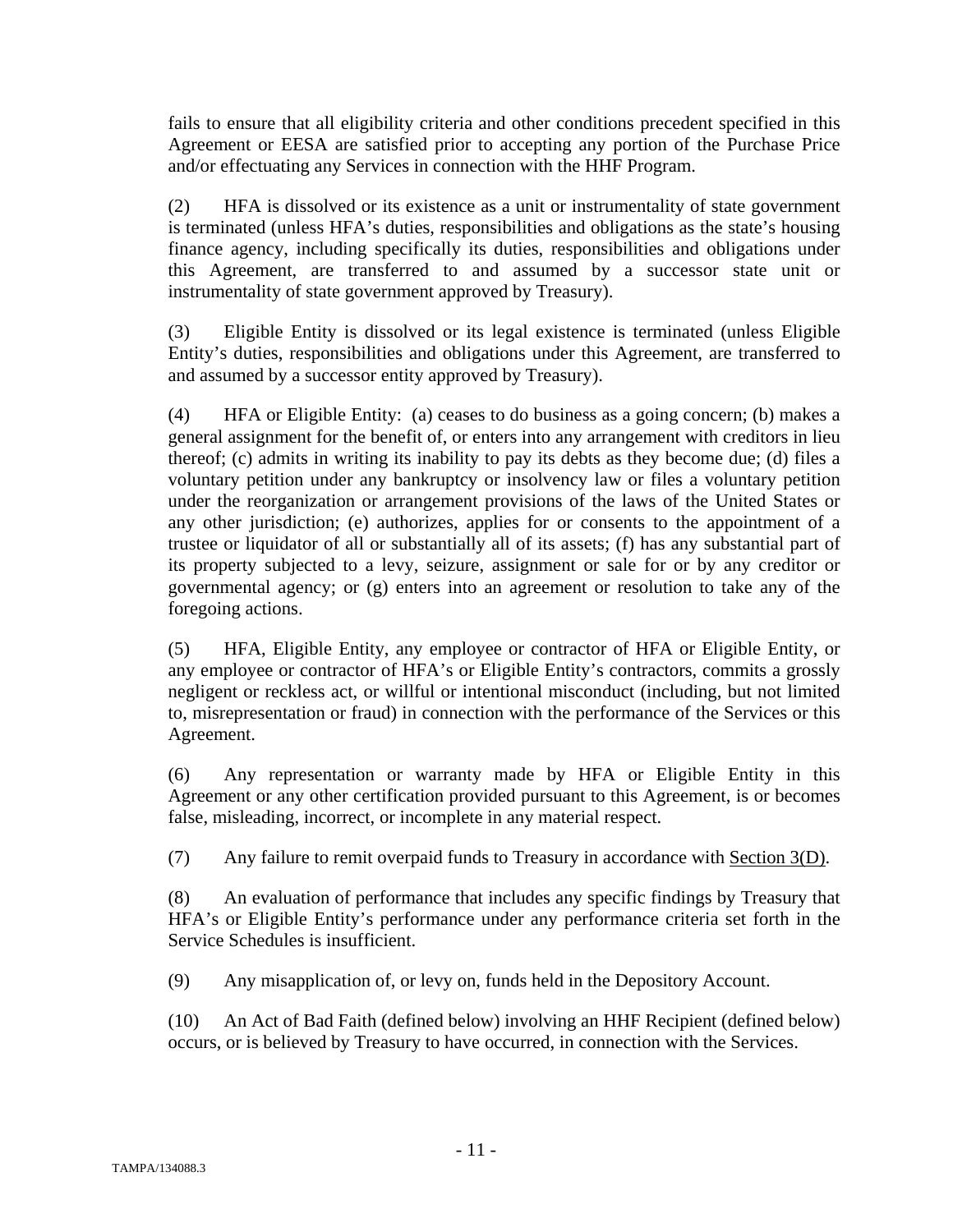B. Treasury, in its sole discretion, may take any or all of the following actions upon the occurrence of an Event of Default:

(1) Treasury may withhold some or all of the Purchase Price until, in Treasury's determination, HFA and/or Eligible Entity (as the case may be) has cured such Event of Default.

(2) Treasury may: (i) reduce the amounts payable to Eligible Entity under Section 3; and/or (ii) obtain repayment of prior payments made to Eligible Entity under Section 3 to the extent that such funds have not been expended or irrevocably committed by Eligible Entity.

(3) Treasury may require HFA and/or Eligible Entity to submit to additional administrative oversight, including, but not limited to, additional compliance controls and quality control reviews.

(4) Treasury may terminate this Agreement and cease its performance hereunder.

(5) Treasury may require HFA and/or Eligible Entity to submit to additional information and reporting requirements with respect to its financial condition and ability to continue to meet its obligations under this Agreement.

C. The following constitute acts of bad faith of servicers, lenders, borrowers, contractors or any other recipient of HHF Program funds (individually, an "HHF Recipient" or collectively "HHF Recipients") in connection with the Services (each, an "Act of Bad Faith" and, collectively, the "Acts of Bad Faith"): an HHF Recipient commits a grossly negligent act, willful or intentional misconduct, a reckless act (including, but not limited to, misrepresentation or fraud), each in connection with any of the Services (including, but not limited to, in connection with such HHF Recipient's response to questionnaires, the execution or delivery to HFA or Eligible Entity or Treasury of any of the agreements relating to such HHF Recipient's participation in the HHF Program and the production of supporting documentation therefor and in connection with any audit or review by Treasury, its attorneys, auditors or other consultants for compliance with the HHF Program requirements).

D. Treasury, in its sole discretion, may take any or all of the following actions if an Act of Bad Faith involving an HHF Recipient occurs, or is believed by Treasury to have occurred, in connection with the Services:

(1) Treasury may withhold all or any portion of the Purchase Price until, in Treasury's determination, the Act of Bad Faith has been cured or otherwise remedied to Treasury's satisfaction.

(2) Treasury may: (i) reduce the amounts payable to Eligible Entity under Section 3; (ii) obtain repayment of any or all prior payments made to Eligible Entity under Section 3 to the extent that such funds have not been expended or irrevocably committed by HFA or Eligible Entity; and/or (iii) work with Eligible Entity to obtain repayment from the HHF Recipients who have committed the Act of Bad Faith.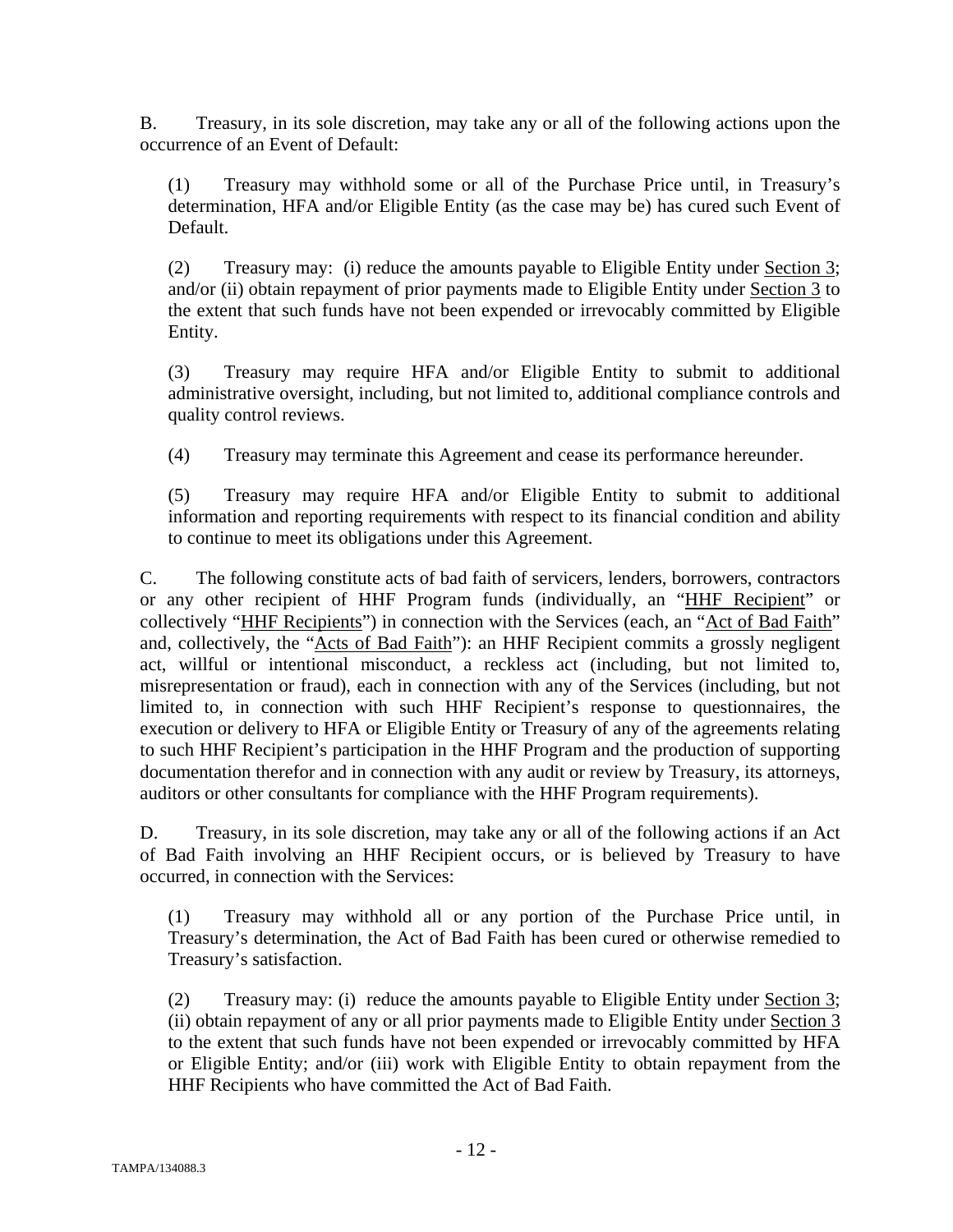(3) Treasury may require HFA or Eligible Entity to submit to additional administrative oversight, including, but not limited to, additional compliance controls and quality control reviews.

(4) Treasury may terminate this Agreement and cease its performance hereunder if Treasury believes that Acts of Bad Faith occur on a recurring basis, are widespread among the HHF Recipients, or occur in combination or in connection with one or more Events of Default by HFA or Eligible Entity.

(5) Treasury may require HFA and/or Eligible Entity to submit to additional information and reporting requirements with respect to its financial condition and ability to continue to meet its obligations under this Agreement.

E. In addition to the termination rights set forth above, Treasury may terminate this Agreement immediately upon written notice to Eligible Entity:

(1) in the event of a merger, acquisition, sale of substantially all assets or other change of control of Eligible Entity;

(2) in the event that a material term of this Agreement is determined to be prohibited or unenforceable as referred to in Section 13.C; or

(3) in the event the Financial Instrument is deemed to be unenforceable in its entirety.

F. In the event that this Agreement is terminated in connection with an Event of Default by HFA or Eligible Entity, no portion of the Purchase Price will be paid to Eligible Entity subsequent to termination.

G. Treasury may reduce the amounts payable to Eligible Entity under Section 3, or obtain repayment of prior Capital Draws made, in connection with: (a) an evaluation of HFA's and Eligible Entity's performance that includes any specific findings that HFA's or Eligible Entity's performance under any performance criteria set forth in the Service Schedules is materially insufficient, or (b) any failure by HFA or Eligible Entity to comply materially with any directive issued by Treasury with respect to documents or data requested, findings made, or remedies established, by Treasury in conjunction with such performance criteria or other HHF Program requirements; provided, however, Treasury will seek to obtain repayment of prior Capital Draws made under Section 3 only with respect to Services that are determined by Treasury to have been impacted by, or that Treasury believes may have been, or may be, impacted by, the findings giving rise to this remedy. Treasury may initially avail itself of this remedy in lieu of a specific declaration of an Event of Default; provided, however, that doing so shall not preclude Treasury from later declaring an Event of Default or exercising any other rights or remedies otherwise available to it under this Section 6, or at law or in equity, in connection with the event giving rise to this remedy, or any future events giving rise to this remedy. Notwithstanding anything in this Agreement to the contrary, Treasury may withhold payment of all or a portion of the Purchase Price if it determines, in its sole discretion, that Eligible Entity is incapable of performing the Services. It is understood that HFA shall not be required to advance or repay funds to Treasury unless and only to the extent that, HFA has received HHF Program funds from Eligible Entity and the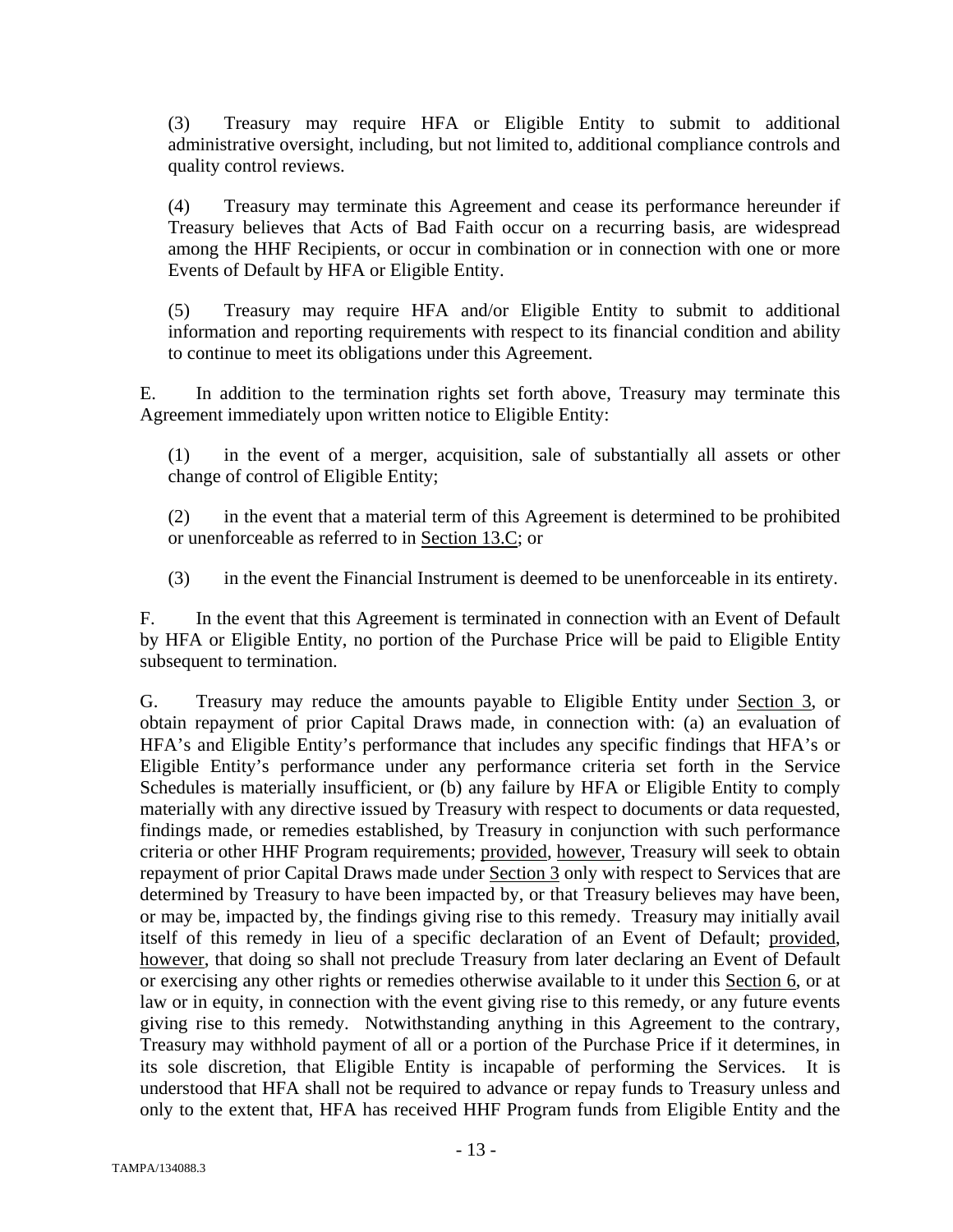same would not cause HFA to violate state law or its enabling legislation or governing documents, as applicable, to do so.

H. The remedies available to Treasury upon an Event of Default or an Act of Bad Faith under this Section are cumulative and not exclusive; further, these remedies are in addition to, and not in lieu of, any other remedies available to Treasury at law or in equity.

I. In the event of the expiration or termination of this Agreement or any Service implemented under this Agreement under any circumstances, HFA, Eligible Entity and Treasury agree to cooperate with one another on an ongoing basis to ensure an effective and orderly wind-down of the Services, including the provision of any information, reporting, records and data required hereunder by Treasury.

J. Notwithstanding any provision to the contrary in this Agreement, temporary or permanent forbearance on Capital Draws of funds by the Eligible Entity shall not, in and of itself, constitute an Event of Default or an Act of Bad Faith by the HFA or the Eligible Entity nor trigger a demand for repayment under this Section. The HFA or the Eligible Entity shall provide Treasury with timely notice of any determination that such forbearance is necessary and in such event Treasury may elect to reduce the Purchase Price to the aggregate of Capital Draw Requests funded to date plus an amount for Administrative Expenses reasonably required to comply with the surviving terms of this Agreement.

## **7. Governing Law; Venue**

This Agreement shall be governed by and construed under Federal law and not the law of any state or locality, without reference to or application of the conflicts of law principles; provided, however, that the powers and authority of the HFA shall be governed by and construed in accordance with the laws of its state. Any and all disputes between the parties that cannot be settled by mutual agreement shall be resolved solely and exclusively in the United States Federal courts located within the District of Columbia. All parties hereto consent to the jurisdiction and venue of such courts and irrevocably waive any objections thereto.

# **8. Notices**

All legal notices, reports, requests, demands and other communications under this Agreement shall be in writing and referred to each party's point of contact or to such other point of contact at such other address as may be designated in writing by such party. Notices, reports, requests, demands and other communications sent to Treasury shall be sent by email to all of the email addresses listed below. Performance Reports and Capital Draw Requests shall be sent to Bank of New York Mellon only by email at the address listed below. The names and addresses of HFAs and Eligible Entity's points of contact are set forth in Schedule A. All such notices under this Agreement sent to HFA or Eligible Entity shall be considered received: (a) when personally delivered; (b) when delivered by commercial overnight courier with verification receipt; (c) three (3) days after having been sent, postage prepaid, via certified mail, return receipt requested; or (d) upon sending an email.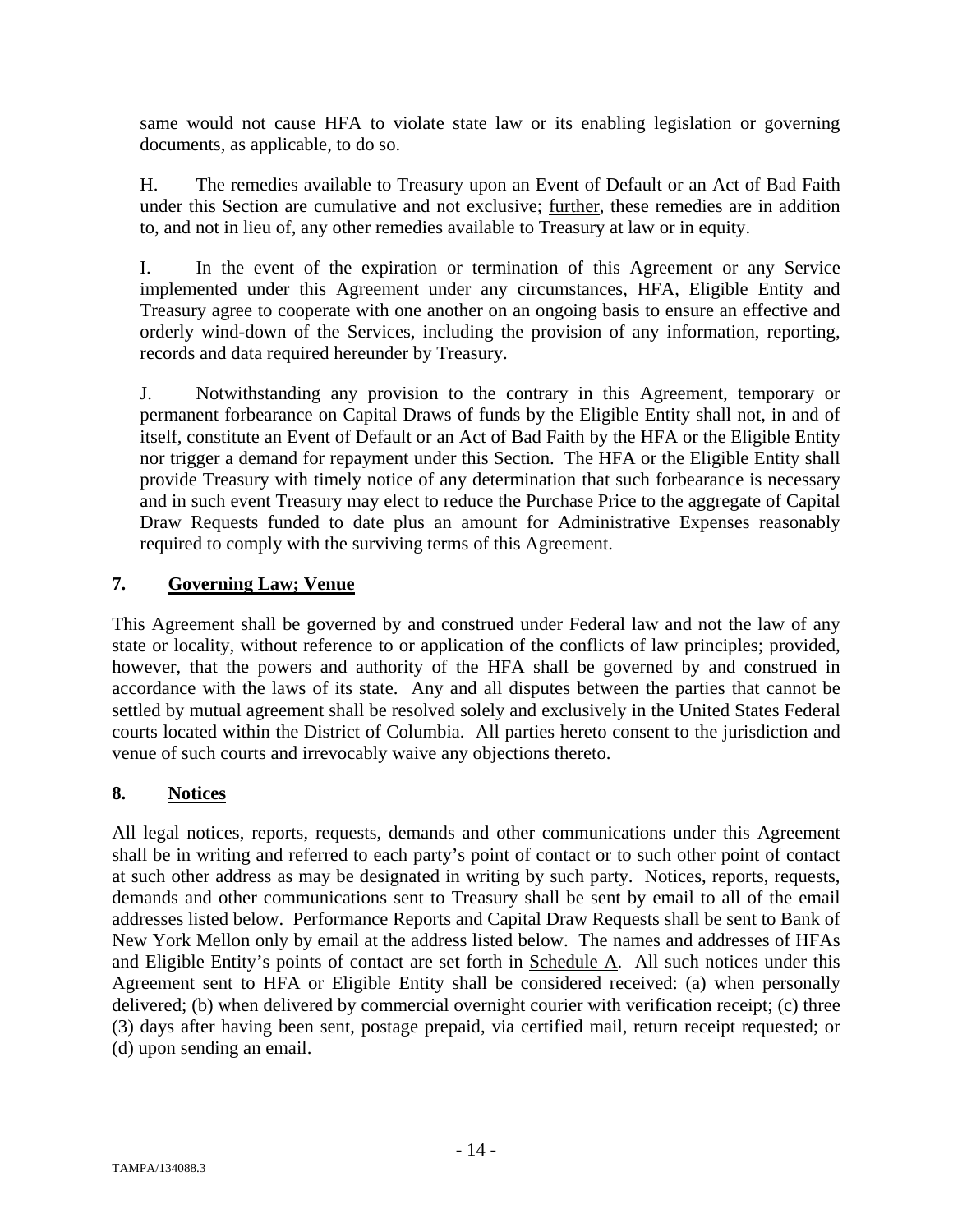| <b>Treasury Email Addresses:</b> | OFSChiefCounselNotices@do.treas.gov |
|----------------------------------|-------------------------------------|
|                                  | HFAInnovation@do.treas.gov          |
|                                  | tarp.compline@do.treas.gov          |

Bank of New York Mellon: tarpcppclosing@bnymellon.com

## **9. Modifications**

A. Subject to Section 9.B., modifications to this Agreement shall be in writing and signed by Treasury, HFA and Eligible Entity.

B. Treasury reserves the right to unilaterally modify or supplement the terms and provisions of this Agreement that relate (as determined by Treasury, in its discretion) to the compliance and performance requirements of the HHF Program, and/or to technical, administrative, or procedural matters or compliance and reporting requirements that may impact the administration of the HHF Program. For the avoidance of doubt, reasonable incremental administrative expenses of the HFA or Eligible Entity associated with such a modification or supplement shall be Permitted Expenses.

C. In the event that Treasury agrees that (i) Eligible Entity may provide additional services under the HHF Program (a "New Service"), or (ii) the Services described in the Service Schedules shall be modified in any way, a replacement service schedule describing such additional or modified services, in substantially the form of the Service Schedules shall be executed and delivered by Eligible Entity. Concurrently with the delivery of such service schedule, HFA and Eligible Entity shall execute and deliver any such certificates, documents and/or legal opinions as may be required by Treasury. No additions, modifications or amendments to the Services shall be made without Treasury's prior approval. Additionally, Eligible Entity may not propose any New Service after September 1, 2010 without Treasury's and the Office of Management and Budget's consent, which may be withheld in either party's sole discretion.

## **10. Publicity**

HFA and Eligible Entity shall consult with Treasury to develop a communication and outreach strategy to ensure that any public messages related to the Services is consistent with the intent of the HHF Program. HFA, Eligible Entity and their respective affiliates, subcontractors or servicers shall notify Treasury at least two (2) business days in advance and provide a copy of any proposed press releases (or other public statements) that refers to the HHF Program, their participation therein or the results thereof. Treasury shall have the right to object to or modify such press release or statement, in its sole discretion. In the event Treasury does not respond to the press release or statement within such two (2) business day period then it shall be deemed permissible to publish. This Section shall survive the termination or expiration of this Agreement.

## **11. Limitation of Liability**

IN NO EVENT SHALL TREASURY, OR ITS OFFICERS, EMPLOYEES, AGENTS OR AFFILIATES BE LIABLE TO ELIGIBLE ENTITY WITH RESPECT TO THE SERVICES OR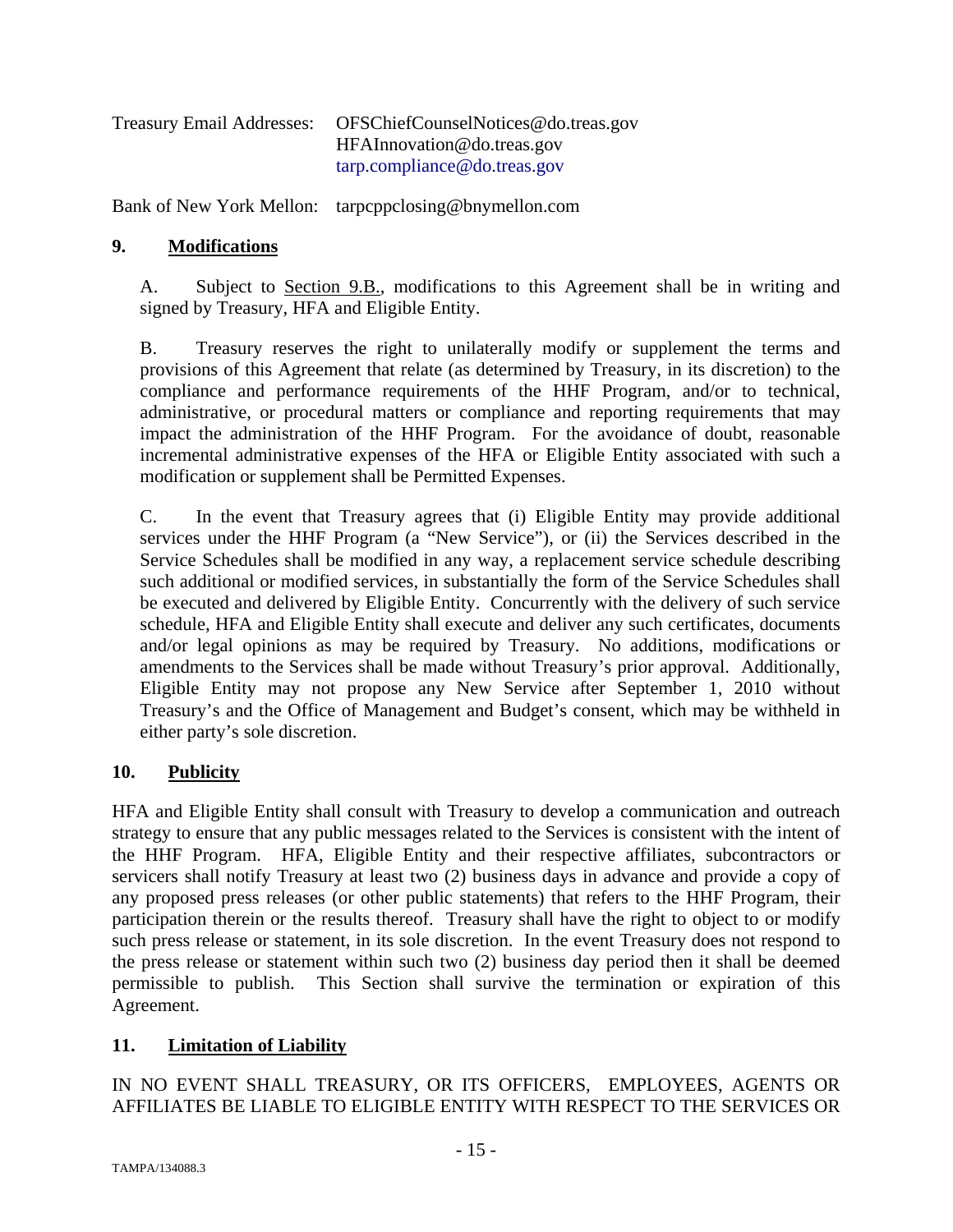THIS AGREEMENT, OR FOR ANY ACT OR OMISSION OCCURRING IN CONNECTION WITH THE FOREGOING, FOR ANY DAMAGES OF ANY KIND, INCLUDING, BUT NOT LIMITED TO DIRECT DAMAGES, INDIRECT DAMAGES, LOST PROFITS, LOSS OF BUSINESS, OR OTHER INCIDENTAL, CONSEQUENTIAL, SPECIAL OR PUNITIVE DAMAGES OF ANY NATURE OR UNDER ANY LEGAL THEORY WHATSOEVER, EVEN IF ADVISED OF THE POSSIBILITY OF SUCH DAMAGES AND REGARDLESS OF WHETHER OR NOT THE DAMAGES WERE REASONABLY FORESEEABLE; PROVIDED, HOWEVER, THAT THIS PROVISION SHALL NOT LIMIT TREASURY'S OBLIGATION TO REMIT PURCHASE PRICE PAYMENTS TO ELIGIBLE ENTITY IN ACCORDANCE WITH THIS AGREEMENT.

## **12. Indemnification**

HFA and Eligible Entity agree respectively as set forth on Schedule E attached hereto and incorporated herein.

# **13. Miscellaneous**

A. The recitals set forth at the beginning of this Agreement are true and accurate and are incorporated herein by this reference.

B. This Agreement is not a Federal procurement contract and is therefore not subject to the provisions of the Federal Property and Administrative Services Act (41 U.S.C. §§ 251- 260), the Federal Acquisition Regulations (48 CFR Chapter 1), or any other Federal procurement law.

C. Any provision of this Agreement that is determined to be prohibited or unenforceable in any jurisdiction shall, as to such jurisdiction, be ineffective to the extent of such prohibition or unenforceability without invalidating the remaining provisions of this Agreement, and no such prohibition or unenforceability in any jurisdiction shall invalidate such provision in any other jurisdiction.

D. Failure on the part of Treasury to insist upon strict compliance with any of the terms hereof shall not be deemed a waiver, nor will any waiver hereunder at any time be deemed a waiver at any other time. No waiver will be valid unless in writing and signed by an authorized officer of Treasury. No failure by Treasury to exercise any right, remedy, or power hereunder will operate as a waiver thereof or operate as a course of dealing as to which Eligible Entity may justifiably rely. The rights, remedies, and powers provided herein are cumulative and not exhaustive of any rights, remedies, and powers provided by law.

E. This Agreement shall inure to the benefit of and be binding upon the parties to this Agreement, and their permitted successors-in-interest. Treasury shall be permitted to assign its interest in this Agreement without the prior consent of HFA or Eligible Entity. Neither HFA, nor Eligible Entity shall be permitted to assign its interest in this Agreement without the prior written consent of Treasury, which may be withheld in Treasury's sole discretion.

F. This Agreement may be executed in two or more counterparts (and by different parties on separate counterparts), each of which shall be an original, but all of which together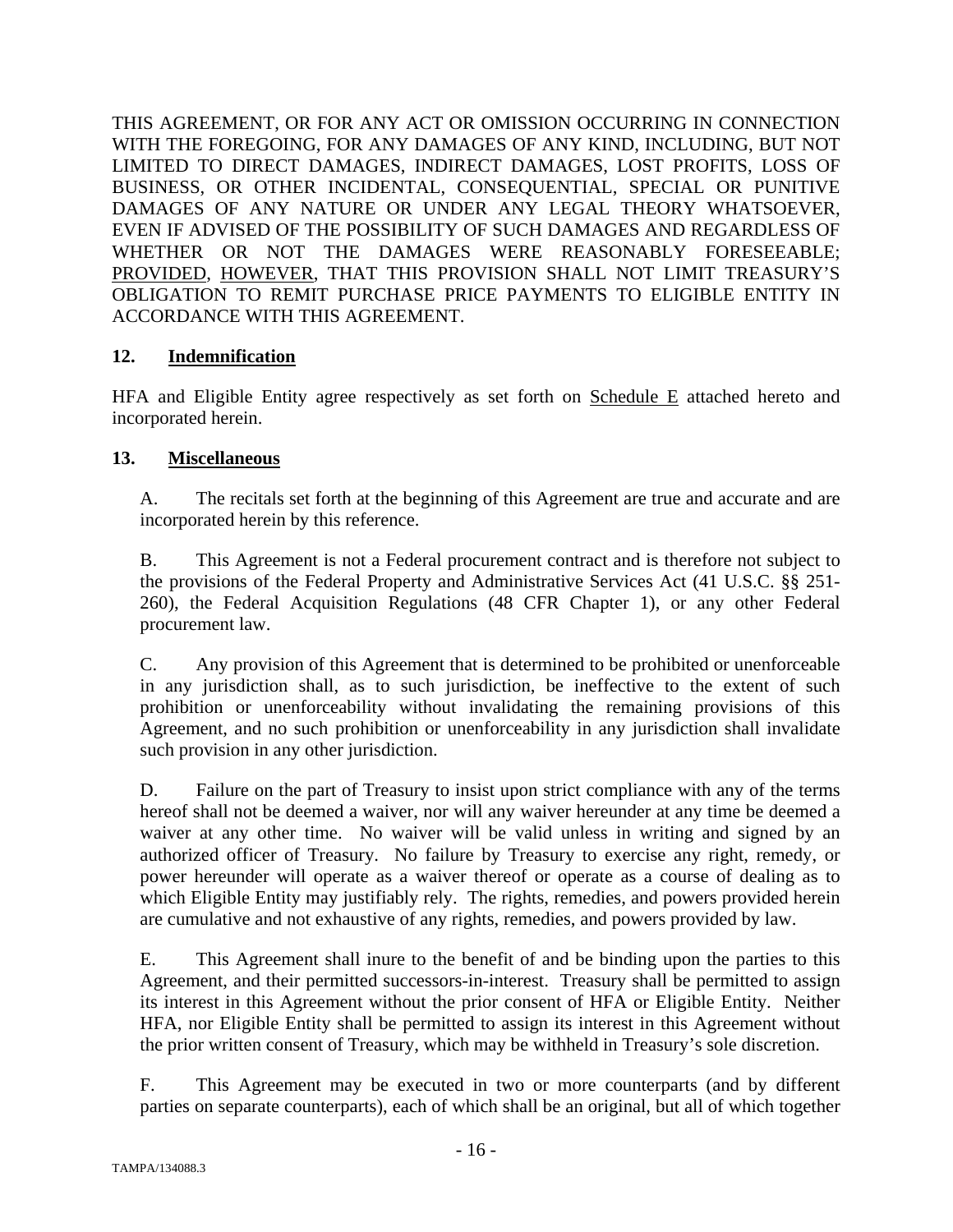shall constitute one and the same instrument. Facsimile or electronic copies of this Agreement, together with the Financial Instrument, the Service Schedules, and any certifications provided hereunder, shall be treated as originals for all purposes.

G. This Agreement, together with the Financial Instrument, Service Schedules, and the Certifications, constitutes the entire agreement of the parties with respect to the subject matter hereof.

H. Any provisions of this Agreement (including all documents incorporated by reference thereto) that contemplate their continuing effectiveness, including, but not limited to, Sections 2, 3, 4, 7, 10, 11, 12 and 13 of this Agreement, and the Financial Instrument, and any other provisions (or portions thereof) in this Agreement that relate to, or may impact, the ability of Treasury to fulfill its responsibilities in connection with the HHF Program, shall survive the expiration or termination of this Agreement.

# **14. Defined Terms; Incorporation by Reference**

A. All references to this "Agreement" necessarily include, in all instances, this Agreement and all documents, exhibits and schedules incorporated into this Agreement by reference, whether or not so noted contextually, and all amendments and modifications thereto. Specific references throughout this Agreement to individual documents that are incorporated by reference into this Agreement are not inclusive of any other documents that are incorporated by reference, unless so noted contextually.

B. The term "Effective Date" means the date indicated as the Closing Date on Schedule A.

C. Exhibit A - Form of Financial Instrument, Exhibits B-1 and B-2 - Forms of Certification, Exhibit C - Form of Capital Draw Request, Exhibit D-1 - Form of Legal Opinion - HFA, Exhibit D-2 - Form of Legal Opinion - Eligible Entity (in each case, in form and, upon completion, in substance), Schedule A - Basic Information, Schedule B - Service Schedules, Schedule C - Permitted Expenses, Schedule D - Qualifications to Representations and Warranties, Schedule E - Indemnification, including all amendments and modifications thereto, are incorporated into this Agreement by this reference and given the same force and effect as though fully set forth herein.

# [SIGNATURE PAGE FOLLOWS; REMAINDER OF PAGE INTENTIONALLY LEFT BLANK]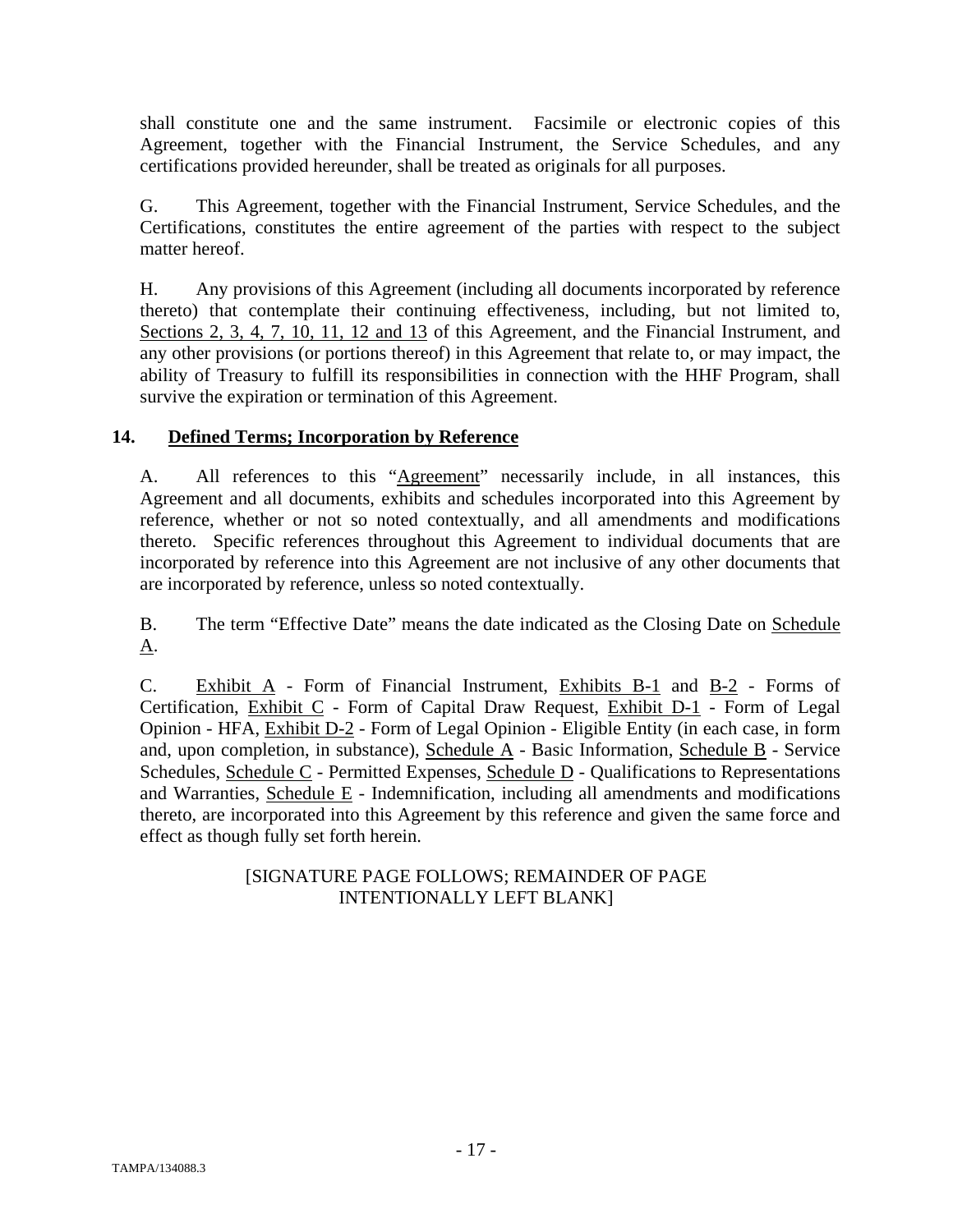**In Witness Whereof**, HFA, Eligible Entity and Treasury by their duly authorized officials hereby execute and deliver this Commitment to Purchase Financial Instrument and HFA Participation Agreement as of the Effective Date.

## **HFA**: **TREASURY**:

NEW JERSEY HOUSING AND MORTGAGE FINANCE AGENCY UNITED STATES DEPARTMENT OF THE **TREASURY** 

By: /s/ Anthony L. Marchetta By: Name: Anthony L. Marchetta Name: Herbert M. Allison, Jr. Title: Executive Director Title: Assistant Secretary for

Financial Stability

#### **ELIGIBLE ENTITY**:

NEW JERSEY HOUSING AND MORTGAGE FINANCE AGENCY

By: /s/ Anthony L. Marchetta Name: Anthony L. Marchetta Title: Executive Director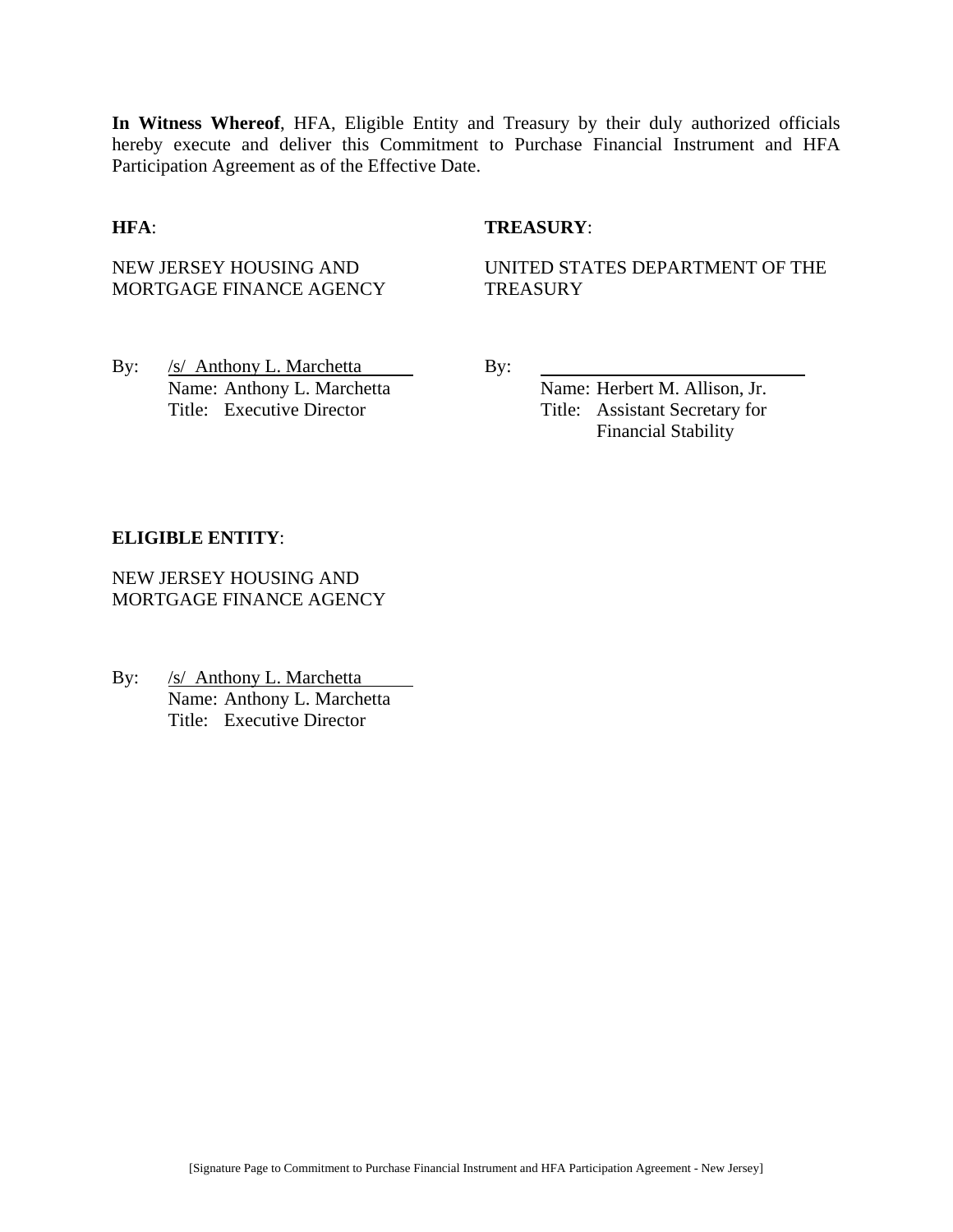**In Witness Whereof,** HFA, Eligible Entity and Treasury by their duly authorized officials hereby execute and deliver this Commitment to Purchase Financial Instrument and HFA Participation Agreement as of the Effective Date.

#### **HFA:**

## **TREASURY:**

TREASURY

NEW JERSEY HOUSING AND MORTGAGE FINANCE AGENCY

By:

Name: Title:

By:

Name: Herbert M. Allison, Jr. Title: Assistant Secretary for Financial Stability

UNITED STATES DEPARTMENT OF THE

#### **ELIGIBLE ENTITY:**

NEW JERSEY HOUSING AND MORTGAGE FINANCE AGENCY

By:

Name: Title: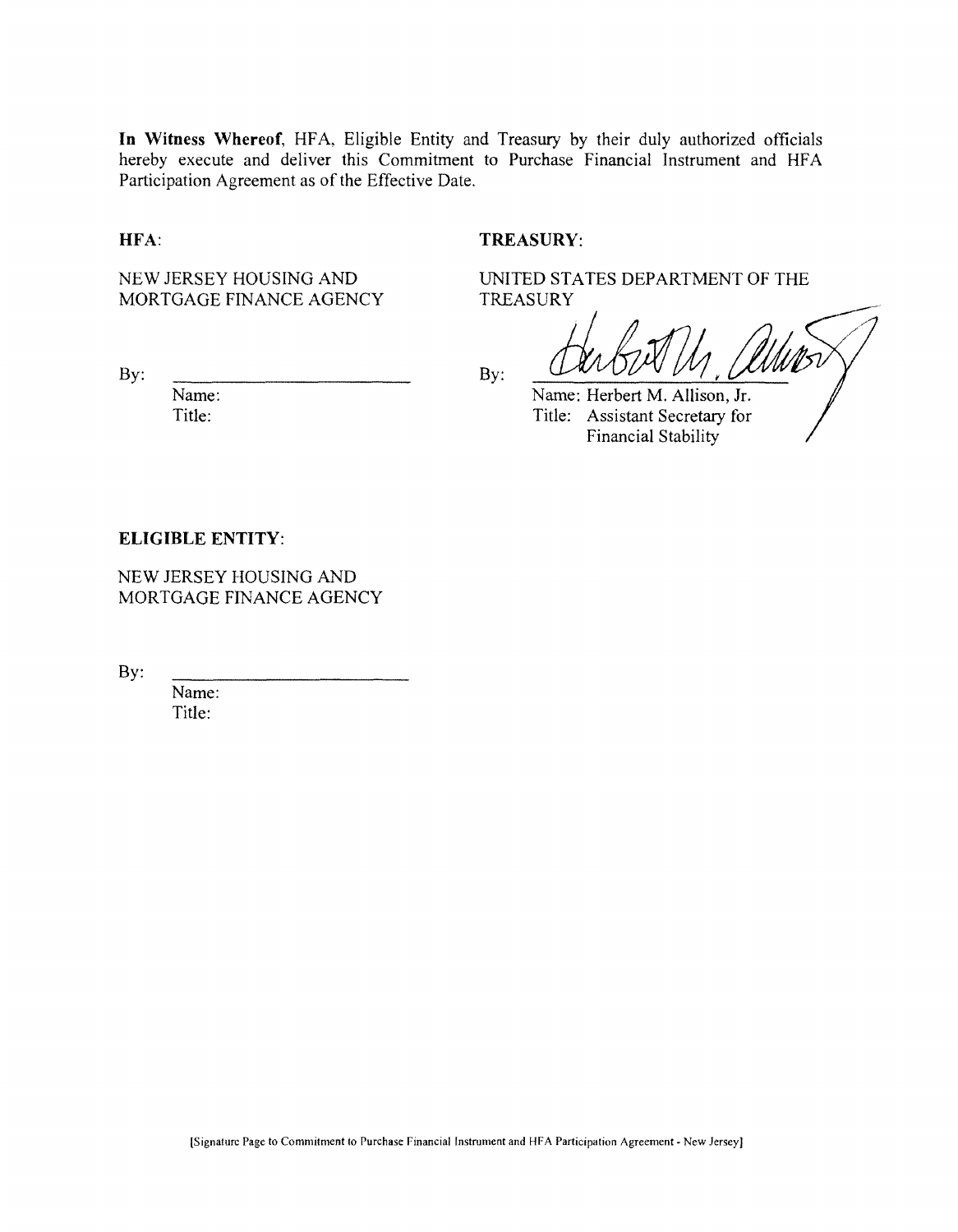## **EXHIBITS AND SCHEDULES**

- Exhibit A Form of Financial Instrument
- Exhibit B-1 Form of HFA Certification
- Exhibit B-2 Form of Eligible Entity Certification
- Exhibit C Form of Capital Draw Request
- Exhibit D-1 Form of Legal Opinion HFA
- Exhibit D-2 Form of Legal Opinion Eligible Entity
- Schedule A Basic Information
- Schedule B Service Schedules
- Schedule C Permitted Expenses
- Schedule D Qualifications to Representations and Warranties
- Schedule E Indemnification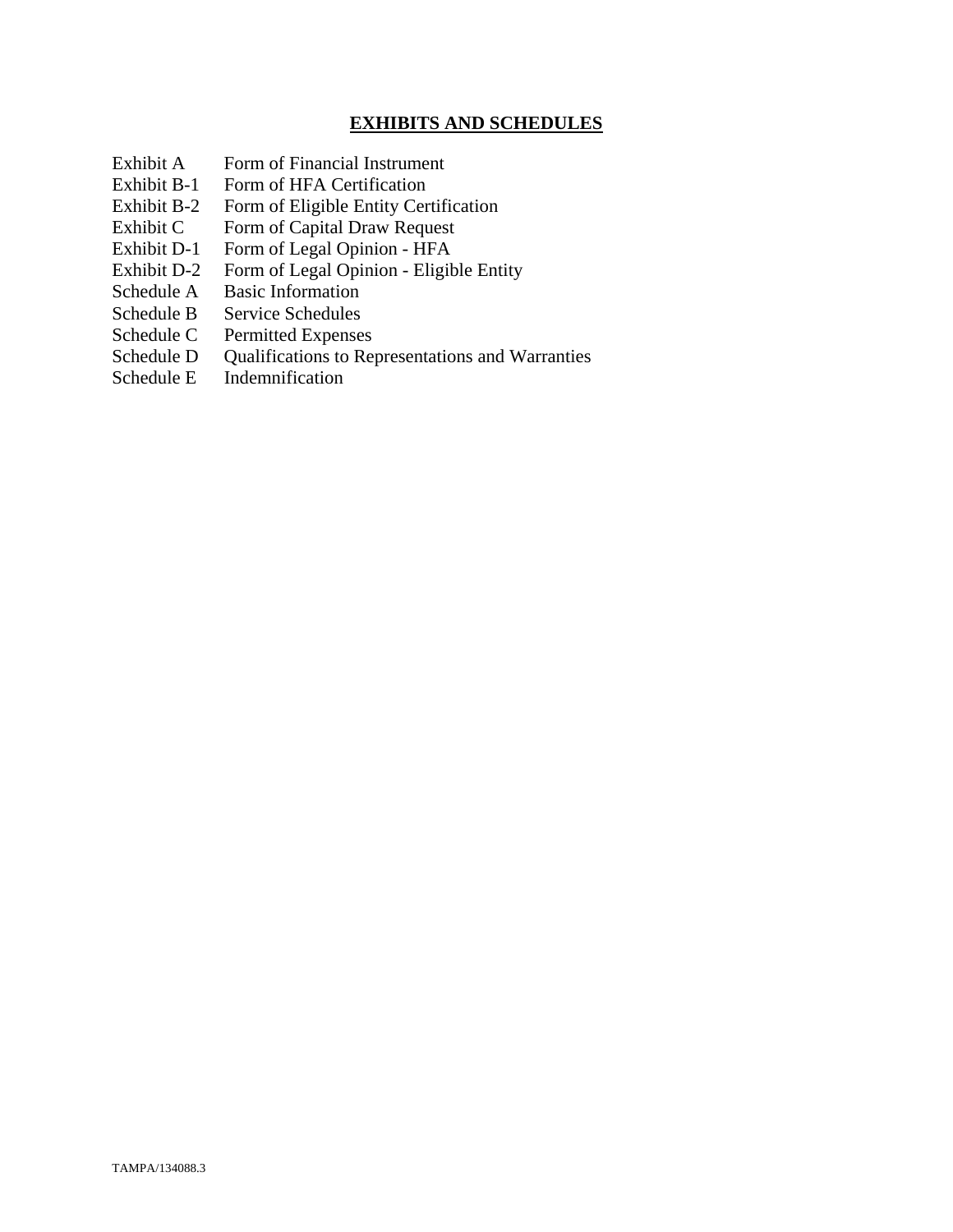## **EXHIBIT A**

## **FORM OF FINANCIAL INSTRUMENT**

This Financial Instrument is delivered by the undersigned party ("Eligible Entity") as provided in Section 1 of the Commitment to Purchase Financial Instrument and HFA Participation Agreement (the "Agreement"), entered into as of the Effective Date, by and among the United States Department of the Treasury ("Treasury"), the party designated as HFA in the Agreement ("HFA") and Eligible Entity. This Financial Instrument is effective as of the Effective Date. All of the capitalized terms that are used but not defined herein shall have the meanings ascribed to them in the Agreement.

For good and valuable consideration, the receipt and sufficiency of which are hereby acknowledged, Eligible Entity agrees as follows:

- 1. Eligible Entity Obligation; Purchase Price Consideration.
	- (a) Eligible Entity shall perform all Services described in the Service Schedules in consideration for the Purchase Price described in subsection (b) below, in accordance with the terms and conditions of the Agreement, to the satisfaction of Treasury. The conditions precedent to the payment by Treasury of the Purchase Price with respect to the Services are set forth in Section 3(B) of the Agreement.
	- (b) This Financial Instrument is being purchased by Treasury pursuant to Section 3 of the Agreement through the payment by Treasury of various payments referred to collectively in the Agreement as the "Purchase Price". This Financial Instrument is being purchased by Treasury in connection with Eligible Entity's participation in the Housing Finance Agency Innovation Fund for the Hardest Hit Housing Markets program (the "HHF Program") created under the Emergency Economic Stabilization Act of 2008 (P.L. 110-343), as amended, as the same may be amended from time to time ("EESA").
- 2. Repayment of Purchase Price. In the event a recipient of HHF Program funds repays any or all of the funds received from Eligible Entity in connection with the Services, Eligible Entity shall use such funds as follows:
	- (a) First, if such funds are repaid on or prior to December 31, 2017, Eligible Entity may use such repaid funds to continue to provide Services to other eligible homeowners up to and including December 31, 2017 or retain such repaid funds to fund the Permitted Expenses to the extent the full amount as indicated on Schedule C to the Agreement has not been drawn from Treasury pursuant to Section 3(A) of the Agreement. Any repaid funds retained by Eligible Entity to fund Permitted Expenses shall correspondingly reduce the amount that Eligible Entity may draw from Treasury pursuant to Section 3(A) of the Agreement to fund Permitted Expenses.
	- (b) Second, if such funds are repaid on or prior to December 31, 2017 and Eligible Entity is no longer providing the Services to new homeowners and the Permitted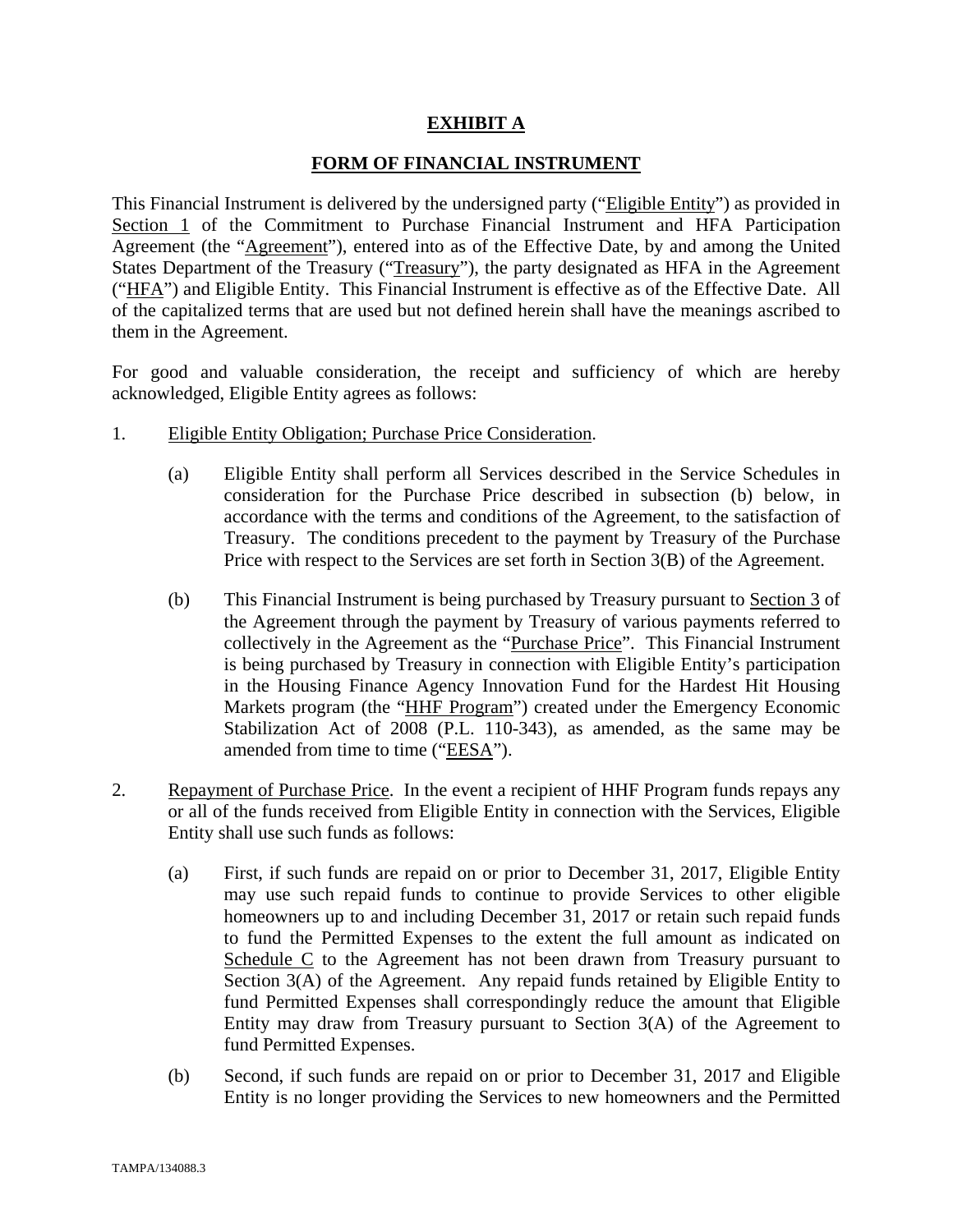Expenses have been fully funded, then Eligible Entity shall remit such funds to Treasury, monthly on the 15th day of each month or first business day thereafter.

- (c) Third, if such funds are repaid after December 31, 2017, Eligible Entity shall remit such funds to Treasury, monthly on the  $15<sup>th</sup>$  day of each month or first business day thereafter.
- 3. Final Repayment. In the event Eligible Entity is holding any HHF Programs funds, including, but not limited to, excess cash and amounts on deposit in the administrative reserve, as of December 31, 2017, such funds shall be returned to Treasury or its designee prior to 1:00 p.m. Eastern Standard Time on December 31, 2017.
- 4. Security Interest. As security for the performance of the Services and the other obligations of Eligible Entity under the Agreement, as such obligations are evidenced in this Financial Instrument, Eligible Entity has granted to Treasury a first lien priority security interest in the Depository Account and in any moneys, or investments, if any, held therein.
- 5. Representations, Warranties and Covenants. Eligible Entity represents and warrants that the representations and warranties set forth in the Agreement, on the date hereof, are, and on the date of each Capital Draw hereunder, shall be, true, correct, accurate and complete in all material respects. The truth and accuracy of such representations and warranties are continuing obligations of Eligible Entity. Additionally, all covenants of Eligible Entity set forth in Section 2 of the Agreement are incorporated herein by reference and Eligible Entity, on the date hereof, is not, and on the date of each Capital Draw hereunder, shall not be in breach of any such covenants. In the event that any of the representations or warranties made herein or in the Agreement cease to be true and correct, or the Eligible Entity breaches any of the covenants made herein or in the Agreement, Eligible Entity agrees to notify Treasury immediately and the same shall constitute an Event of Default hereunder.
- 6. Limitation of Liability

IN NO EVENT SHALL TREASURY, OR ITS OFFICERS, EMPLOYEES, AGENTS OR AFFILIATES BE LIABLE TO ELIGIBLE ENTITY WITH RESPECT TO THE SERVICES OR THE AGREEMENT, OR FOR ANY ACT OR OMISSION OCCURRING IN CONNECTION WITH THE FOREGOING, FOR ANY DAMAGES OF ANY KIND, INCLUDING, BUT NOT LIMITED TO DIRECT DAMAGES, INDIRECT DAMAGES, LOST PROFITS, LOSS OF BUSINESS, OR OTHER INCIDENTAL, CONSEQUENTIAL, SPECIAL OR PUNITIVE DAMAGES OF ANY NATURE OR UNDER ANY LEGAL THEORY WHATSOEVER, EVEN IF ADVISED OF THE POSSIBILITY OF SUCH DAMAGES AND REGARDLESS OF WHETHER OR NOT THE DAMAGES WERE REASONABLY FORESEEABLE; PROVIDED, HOWEVER, THAT THIS PROVISION SHALL NOT LIMIT TREASURY'S OBLIGATION TO REMIT PURCHASE PRICE PAYMENTS TO ELIGIBLE ENTITY IN ACCORDANCE WITH THE AGREEMENT.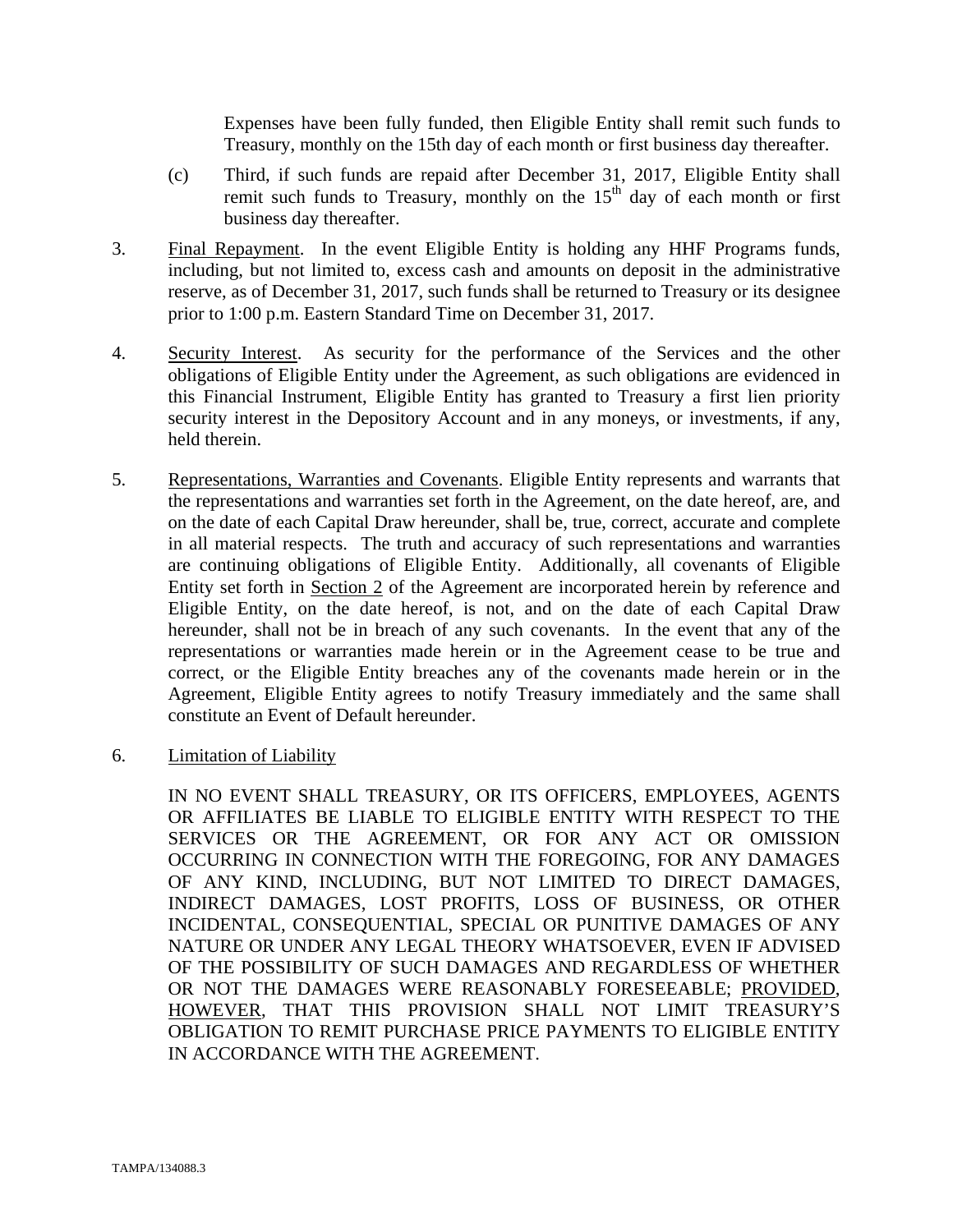# 7. Indemnification

Eligible Entity agrees as set forth on  $S$ chedule E to the Agreement, which  $S$ chedule E is hereby incorporated into this Financial Instrument by reference.

IN WITNESS WHEREOF, Eligible Entity hereby executes this Financial Instrument on the date set forth below.

[INSERT FULL LEGAL NAME OF ELIGIBLE ENTITY]

By: <u> 1989 - Johann Barbara, martin a</u> Name: Title:

Date: \_\_\_\_\_\_\_\_\_\_\_\_ \_\_, 2010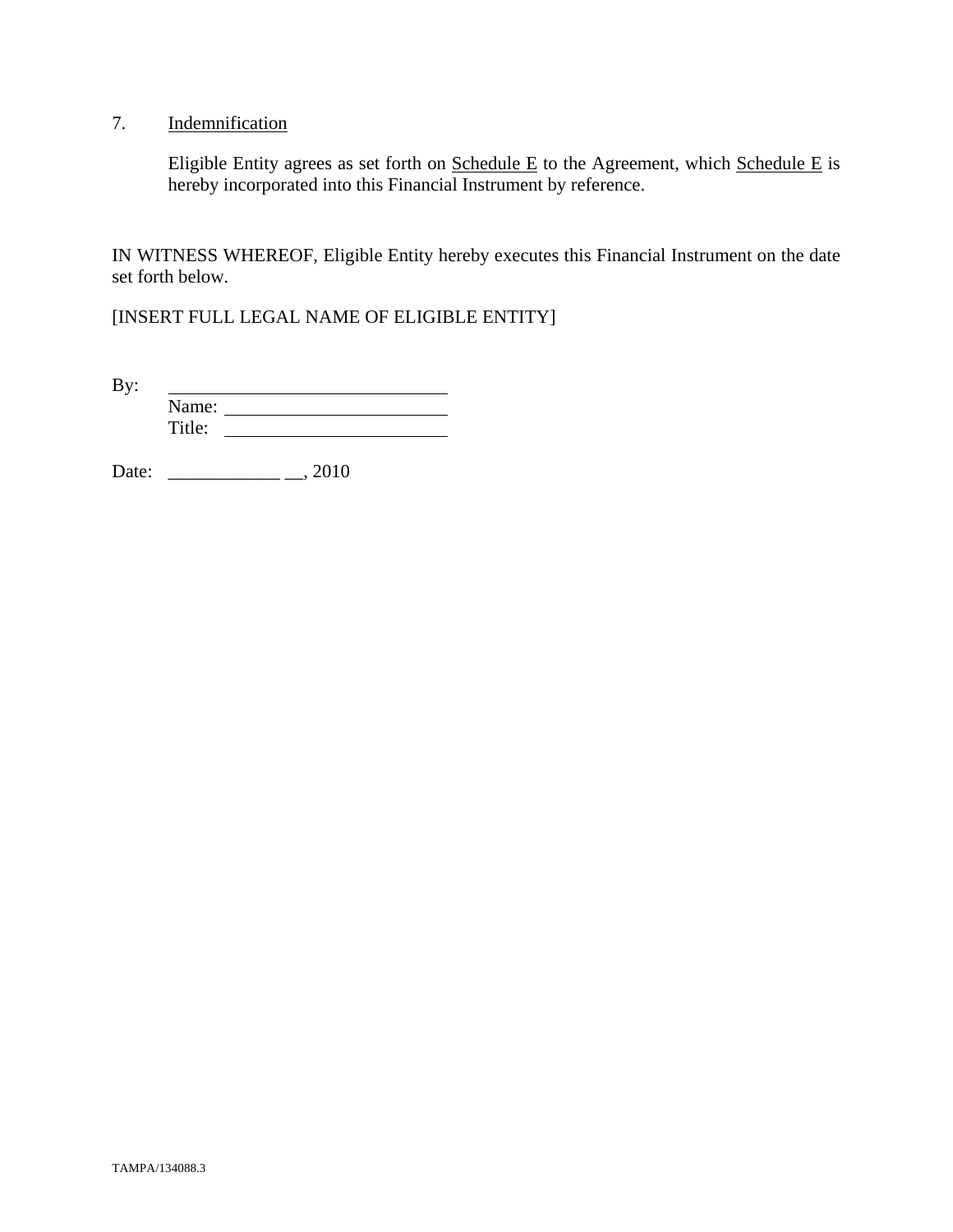## **EXHIBIT B-1**

## **FORM OF HFA CERTIFICATION**

This Certification is delivered as required by Section  $2.A(15)$  of that certain Commitment to Purchase Financial Instrument and HFA Participation Agreement (the "Agreement"), effective as of [INSERT CLOSING DATE], by and among the United States Department of the Treasury ("Treasury"), the undersigned party ("HFA") and the institution party thereto ("Eligible Entity"). All terms used, but not defined herein, shall have the meanings ascribed to them in the Agreement.

HFA hereby certifies, represents and warrants as of the date hereof that each of the representations and warranties of HFA contained in the Agreement are true, correct, accurate and complete in all material respects as of the date hereof. All covenants of HFA contained in the Agreement shall remain in full force and effect and HFA is not in breach of any such covenant.

Eligible Entity does not have HHF Program funds on hand of more than  $\frac{1}{2}$ [INSERT AN AMOUNT EQUAL TO 5% OF THE PROGRAM PARTICIPATION CAP]

HFA knows of no material deficiencies in the Internal Antifraud and Compliance Monitoring Program.

In the event that any part of the certification made herein is discovered not to be true and correct, HFA agrees to notify Treasury immediately.

\_\_\_\_\_\_\_\_\_\_\_\_\_\_\_\_\_\_\_\_\_\_\_\_\_\_\_\_\_\_\_\_\_\_\_\_ \_\_\_\_\_\_\_\_\_\_\_\_\_\_\_\_\_\_\_\_\_\_\_\_

[INSERT FULL LEGAL NAME OF HFA]:

[Name of Authorized Official] Date [Title of Authorized Official]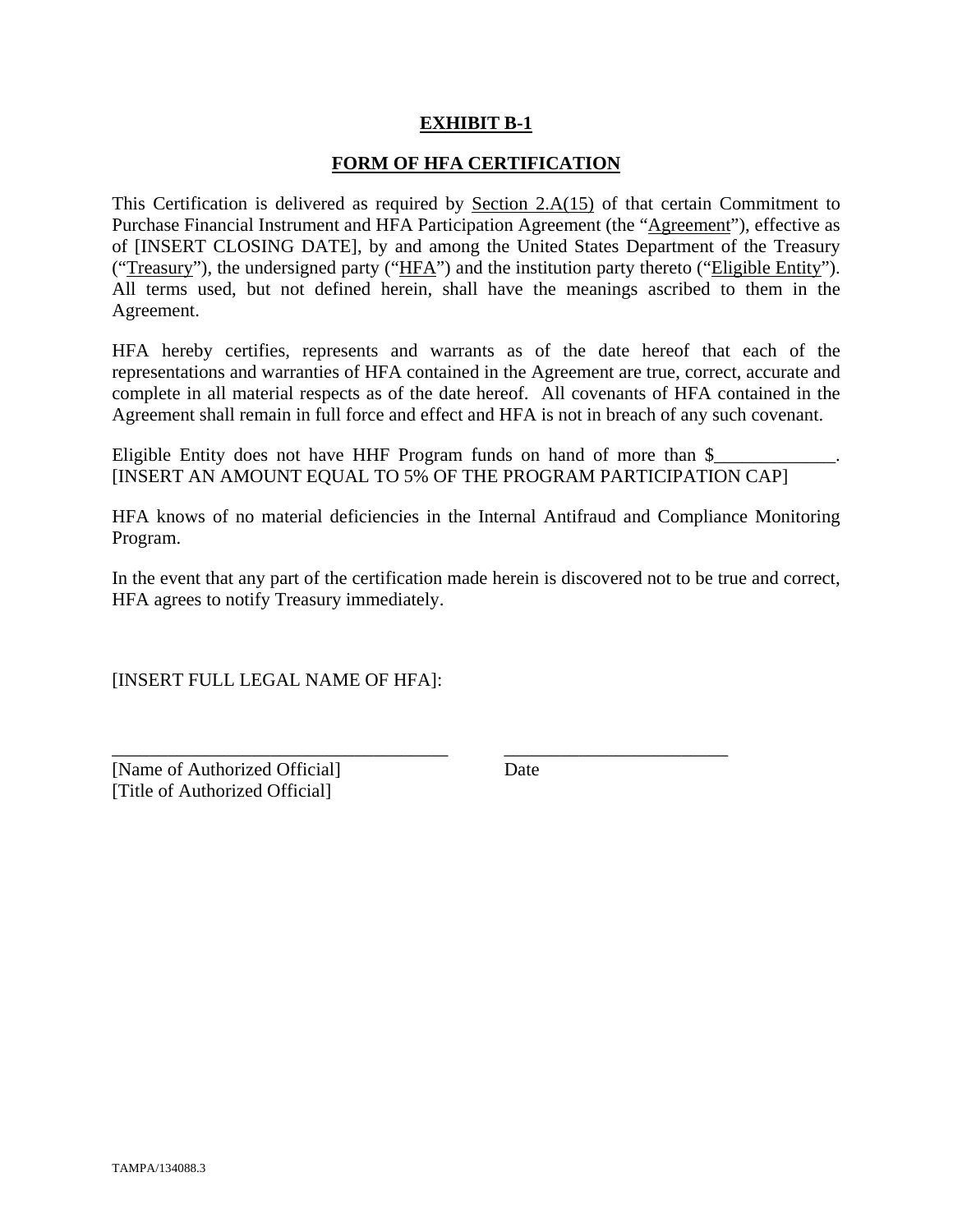# **EXHIBIT B-2**

## **FORM OF ELIGIBLE ENTITY CERTIFICATION**

This Certification is delivered as required by Section 2.A(15) of the Commitment to Purchase Financial Instrument and HFA Participation Agreement (the "Agreement"), effective as of [INSERT CLOSING DATE], by and among the United States Department of the Treasury ("Treasury"), the party designated as HFA in the Agreement and the undersigned party ("Eligible Entity"). All terms used, but not defined herein, shall have the meanings ascribed to them in the Agreement.

Eligible Entity hereby certifies, represents and warrants as of the date hereof that each of the representations and warranties of Eligible Entity contained in the Agreement are true, correct, accurate and complete in all material respects as of the date hereof. All covenants of Eligible Entity contained in the Agreement shall remain in full force and effect and Eligible Entity is not in breach of any such covenant.

Eligible Entity does not have HHF Program funds on hand of more than  $\$ [INSERT AN AMOUNT EQUAL TO 5% OF THE PROGRAM PARTICIPATION CAP]

Eligible Entity knows of no material deficiencies in the Internal Control Program or the Internal Antifraud and Compliance Monitoring Program.

In the event that any part of the certification made herein is discovered not to be true and correct, Eligible Entity agrees to notify Treasury immediately.

\_\_\_\_\_\_\_\_\_\_\_\_\_\_\_\_\_\_\_\_\_\_\_\_\_\_\_\_\_\_\_\_\_\_\_\_ \_\_\_\_\_\_\_\_\_\_\_\_\_\_\_\_\_\_\_\_\_\_\_\_

[INSERT FULL LEGAL NAME OF ELIGIBLE ENTITY]:

[Name of Authorized Official] Date [Title of Authorized Official]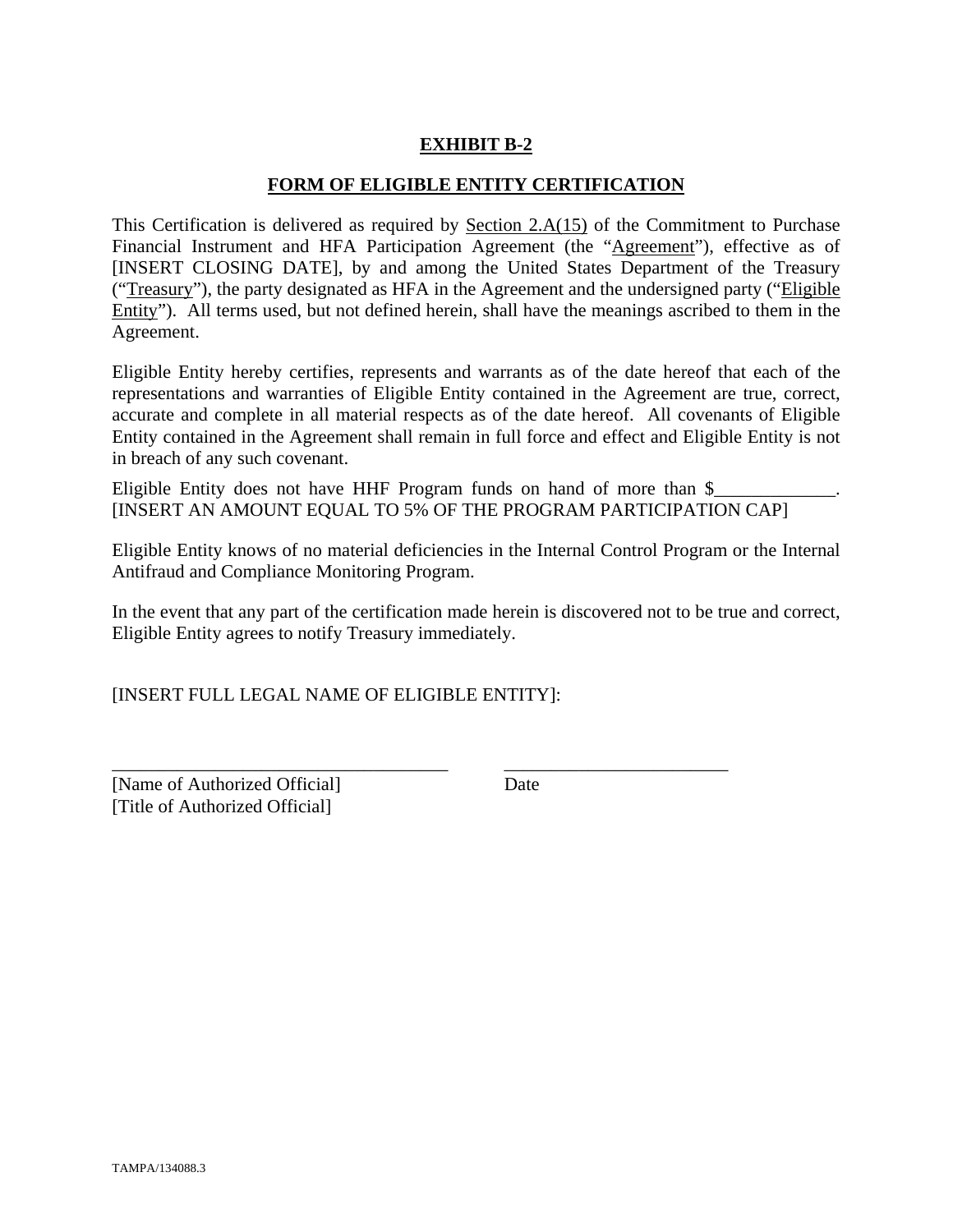## **EXHIBIT C**

## **FORM OF CAPITAL DRAW REQUEST**

[insert date]

The Bank of New York Mellon tarpcppclosing@bnymellon.com Attn: Matthew Sabino

The United States Department of the Treasury OFSChiefCounselNotices@do.treas.gov HFAInnovation@do.treas.gov tarp.compliance@do.treas.gov Attention: HFA Hardest Hit Fund

Ladies/Gentlemen:

 Reference is made to the Commitment to Purchase Financial Instrument and HFA Participation Agreement dated as of the date set forth on Schedule A thereto (as amended, supplemented or otherwise modified and in effect from time to time, the "HPA") by and among [insert HFA name] ("HFA"), [insert Eligible Entity name] ("Eligible Entity") and the United States Department of the Treasury ("Treasury"). Reference is also made to the Financial Instrument dated the date set forth on Schedule A to the HPA delivered by Eligible Entity to Treasury (the "Financial Instrument"). Capitalized terms used but not otherwise defined herein shall have the meaning given them in the HPA.

 In accordance with Section 3.A. of the HPA, the undersigned Eligible Entity hereby requests that The Bank of New York Mellon ("BNYM"), on behalf of Treasury, disburse the amounts set forth on the attached Capital Draw Schedule as a Capital Draw against the Purchase Price as described in the HPA to Eligible Entity on [insert date] (the "Funding Date").

 HFA and Eligible Entity, as applicable, hereby certify to Treasury and BNYM, as of the date hereof and on the Funding Date, that:

- (a) no default or Event of Default has occurred and is continuing as of the date hereof and on the Funding Date [other than  $\Box$ ];
- (b) each of the representations and warranties made by HFA and Eligible Entity in the HPA and Financial Instrument are true and correct on and as of such date, as if made on and as of the date hereof and on the Funding Date [other than ];
- (c) HFA and Eligible Entity are in compliance with the covenants and other agreements set forth in the HPA and Financial Instrument, which shall remain in full force and effect [other than \_\_\_\_\_\_\_\_\_\_\_\_\_\_];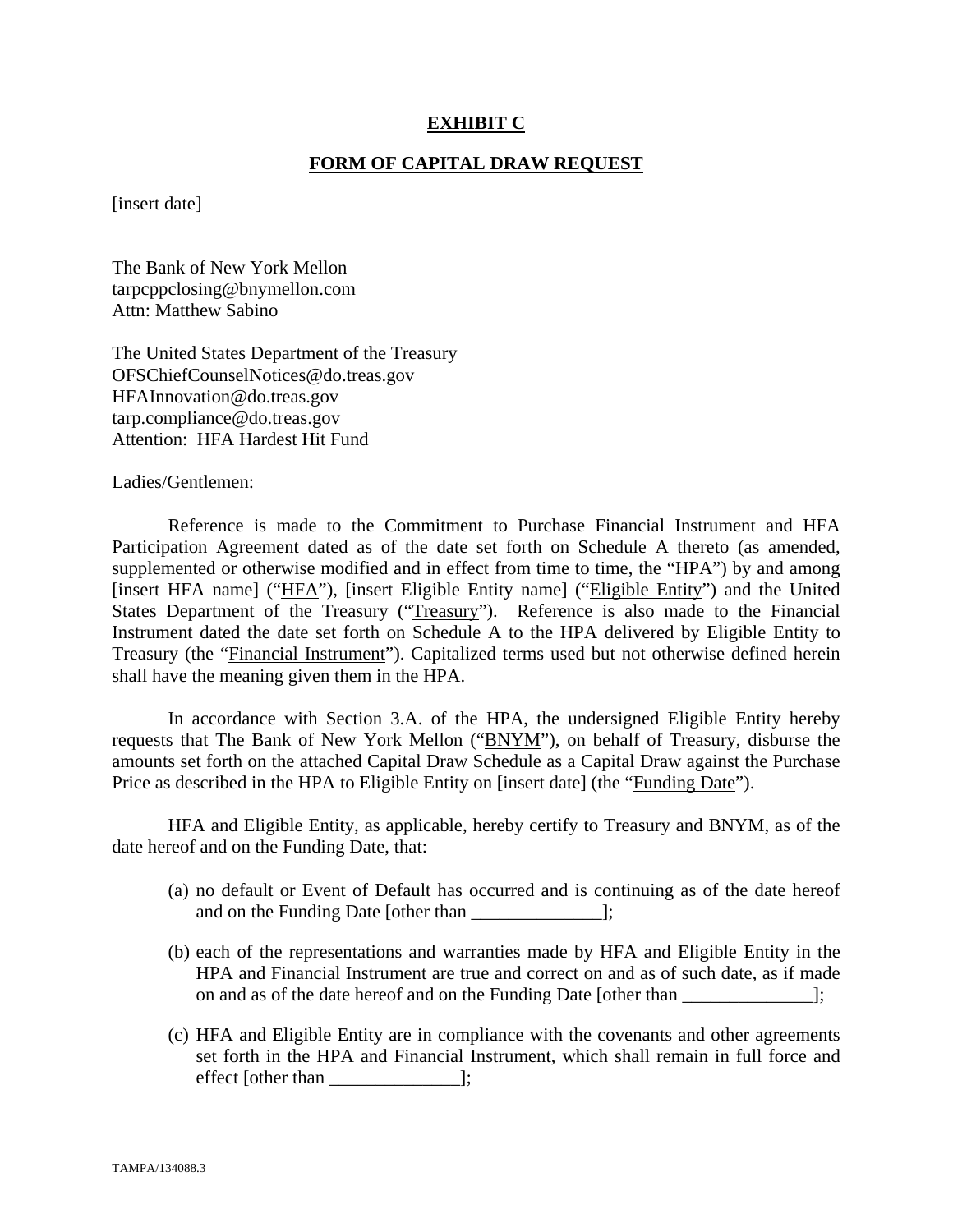- (d) all data and information set forth in this Capital Draw Request, including the Capital Draw Schedule, is true and correct in all respects; and
- (e) to our knowledge, there have been no Acts of Bad Faith by any HHF Recipient [other than  $\qquad$  ].

 In the event that any part of the certification made herein is discovered not to be true and correct after the date hereof, HFA or Eligible Entity, as applicable, shall notify Treasury immediately.

[INSERT FULL LEGAL NAME OF HFA]

[Name of Authorized Official] [Title of Authorized Official]

 $\overline{a}$ 

l

[INSERT FULL LEGAL NAME OF ELIGIBLE ENTITY]

[Name of Authorized Official] [Title of Authorized Official]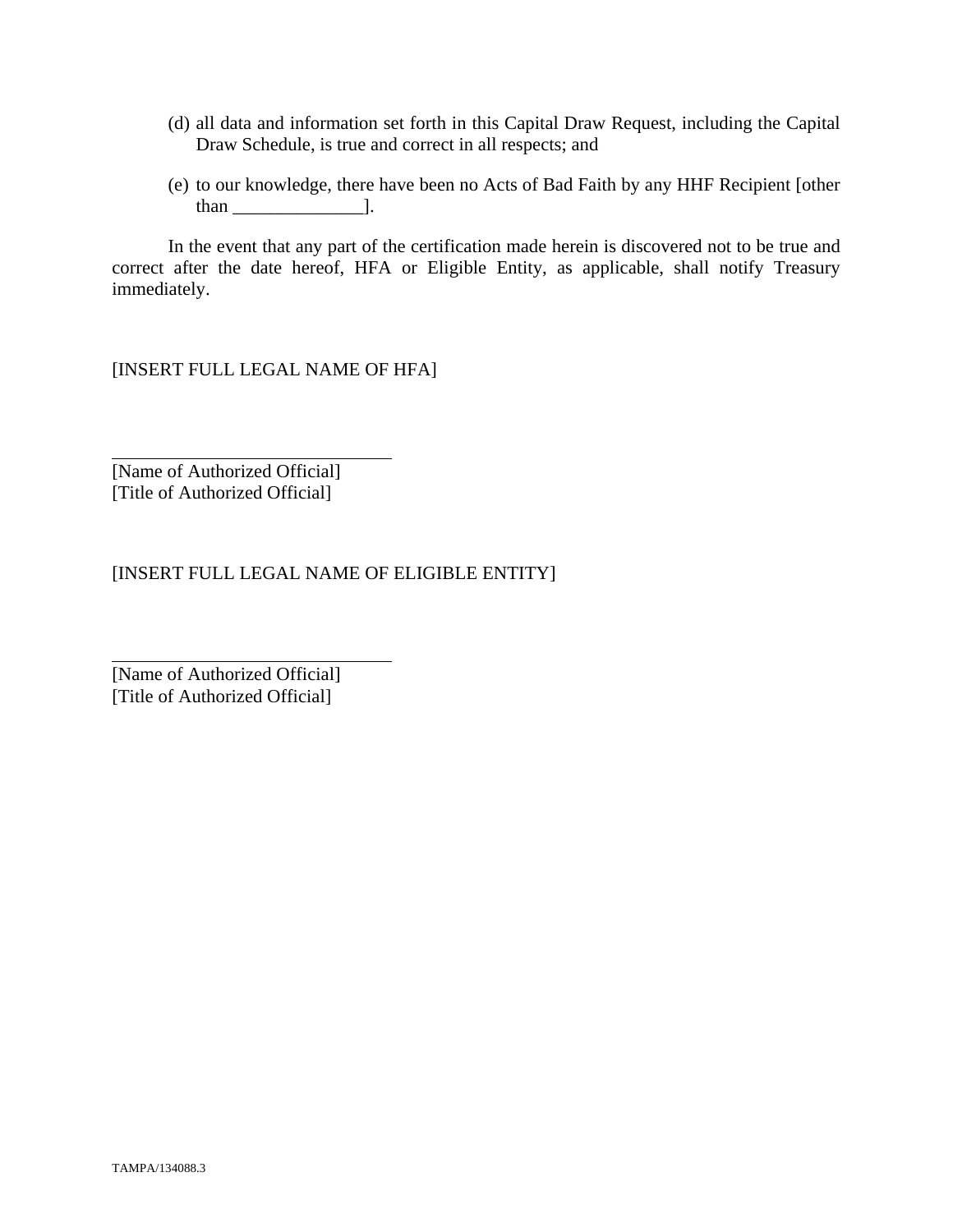# **CAPITAL DRAW SCHEDULE**

| Capital Draw Request for:                                                                                  |               |
|------------------------------------------------------------------------------------------------------------|---------------|
| [ Program                                                                                                  | \$            |
| [ Program                                                                                                  | \$            |
| Program                                                                                                    | \$            |
| Permitted Administrative Expenses                                                                          | \$            |
| <b>Total Capital Draw Request</b>                                                                          | $\mathbb{S}$  |
| Total Capital Draw Request as a Percentage of Program Participation Cap <sup>1</sup> :                     | $\frac{0}{0}$ |
|                                                                                                            |               |
| Total Purchase Price funded to date, including current Capital Draw:                                       | \$            |
|                                                                                                            |               |
| Program Participation Cap:                                                                                 | \$            |
|                                                                                                            |               |
| Program Funds Remaining:                                                                                   | $\mathcal{S}$ |
|                                                                                                            |               |
| Amount of HHF Program funds on hand prior to this Capital Draw:                                            | \$            |
|                                                                                                            |               |
| HHF Program funds on hand prior to this Capital Draw as a Percentage of<br>Program Participation $Cap^2$ : | $\%$          |
|                                                                                                            |               |

<sup>1</sup> May not be less than 2.5% nor exceed 20%.<br><sup>2</sup> May not exceed 5.0% on the date of submission of the Draw Request.

**Depository Account Information/Wire Instructions for payment of Capital Draw:**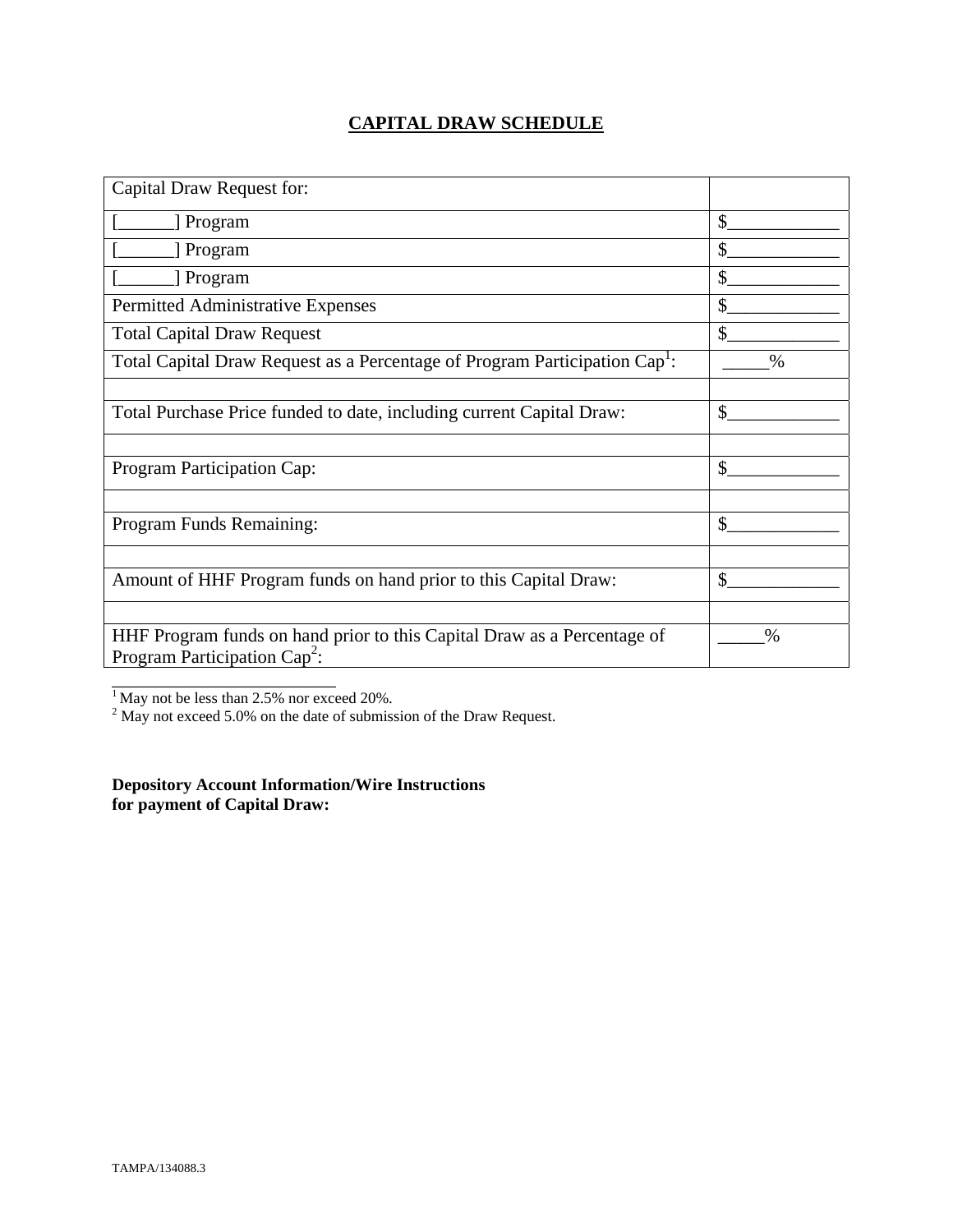## **EXHIBIT D-1**

## **FORM OF LEGAL OPINION - HFA**

## [Customary introduction/qualifications]

1. HFA has been duly created and is validly existing as a \_\_\_\_\_\_\_\_\_\_\_\_\_\_\_\_\_\_\_\_ under the laws of the State of \_\_\_\_\_\_\_\_\_.

2. HFA has duly authorized the execution and delivery of the Agreement, and no further approval or authorization is required by HFA.

3. HFA has the power and authority to execute and deliver the Agreement and to perform its obligations thereunder.

4. The Agreement has been duly executed and delivered by HFA and, assuming due authorization, execution and delivery by the other parties thereto, constitutes a valid, legal and binding obligation of HFA, enforceable against HFA in accordance with its terms, except as the same may be limited by applicable bankruptcy, insolvency, reorganization, moratorium or similar laws affecting the enforcement of creditors' rights generally and general equitable principles, regardless of whether such enforceability is considered in a proceeding at law or in equity.

5. The execution and delivery by HFA of the Agreement and the performance by HFA of its obligations thereunder do not and will not: (i) violate the [organizational documents/Enabling Act] of HFA, (ii) to the best of our knowledge, after due inquiry, constitute a breach of or a default under any agreements or other instruments to which HFA is a party, (iii) to the best of our knowledge, after due inquiry, violate any judgment, decree or order of any court or administrative tribunal to which HFA is subject, or (iv) violate any Applicable Laws.

6. No consent, approval, authorization or other action by, or filing or registration with, any governmental authority of the United States or the State of \_\_\_\_\_\_\_\_\_\_ or any other entity having jurisdiction over HFA is required to be obtained prior to the execution and delivery of the Agreement or to perform the obligations contemplated thereby other than those consents, approvals, authorizations, filings, actions and registrations which have been obtained as of the date hereof.

7. HFA has obtained all necessary permits and licenses to perform its obligations under the Agreement.

8. There is no action, suit or proceeding, at law or in equity, or by or before any court or governmental agency, now pending or, to our knowledge, overtly threatened in writing against HFA that challenges the validity or enforceability of, or that seeks to enjoin the performance of, or seeks damages with respect to the Agreements or any of HFA's obligations thereunder.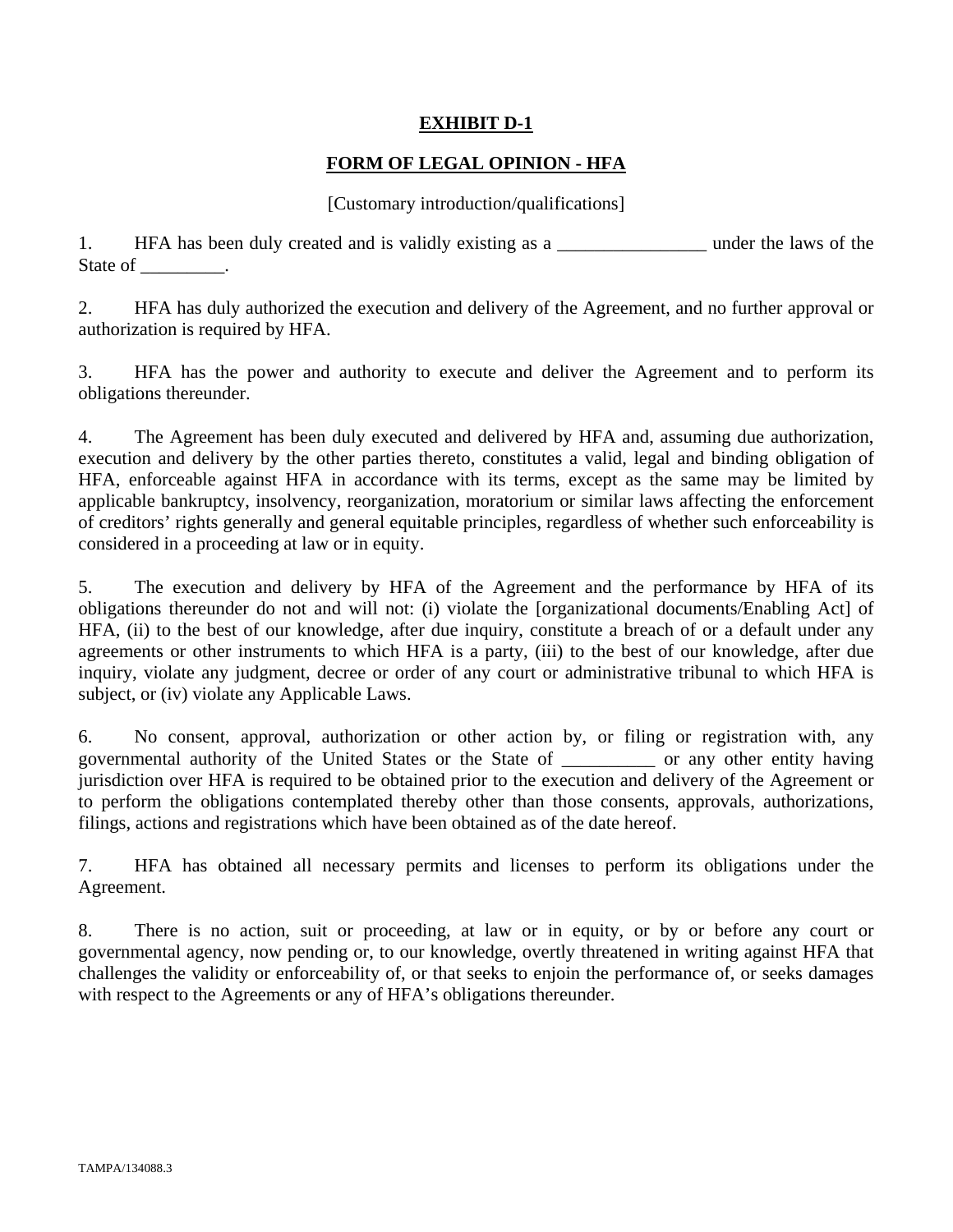# **EXHIBIT D-2**

# **FORM OF LEGAL OPINION - ELIGIBLE ENTITY**

## [Customary introduction/qualifications]

1. Eligible Entity has been duly incorporated and is validly existing as a \_\_\_\_\_\_\_\_\_\_\_\_\_\_\_\_\_\_ and is in good standing under the laws of the State of \_\_\_\_\_\_\_\_.

2. Eligible Entity has duly authorized the execution and delivery of the Agreement and the Financial Instrument by all necessary [corporate] action, and no further approval or authorization is required by Eligible Entity.

3. Eligible Entity has the power and authority to execute and deliver the Agreement and the Financial Instrument and to perform its obligations thereunder.

4. Each of the Agreement and the Financial Instrument has been duly executed and delivered by Eligible Entity and, assuming due authorization, execution and delivery by the other parties thereto, each constitutes a valid, legal and binding obligation of Eligible Entity, enforceable against Eligible Entity in accordance with its terms, except as the same may be limited by applicable bankruptcy, insolvency, reorganization, moratorium or similar laws affecting the enforcement of creditors' rights generally and general equitable principles, regardless of whether such enforceability is considered in a proceeding at law or in equity.

5. The execution and delivery by Eligible Entity of the Agreement and the Financial Instrument and the performance by Eligible Entity of its obligations thereunder do not and will not: (i) violate the [organizational documents] of Eligible Entity, (ii) to the best of our knowledge, after due inquiry, constitute a breach of or a default under any agreements or other instruments to which Eligible Entity is a party, (iii) to the best of our knowledge, after due inquiry, violate any judgment, decree or order of any court or administrative tribunal to which Eligible Entity is subject, or (iv) violate any Applicable Laws.

6. No consent, approval, authorization or other action by, or filing or registration with, any governmental authority of the United States or the State of \_\_\_\_\_\_\_\_\_\_ or any other entity having jurisdiction over Eligible Entity is required to be obtained prior to the execution and delivery of the Agreement and the Financial Instrument or to perform the Services contemplated thereby other than those consents, approvals, authorizations, filings, actions and registrations which have been obtained as of the date hereof.

7. Eligible Entity has obtained all necessary permits and licenses to perform the Services it is obligated to perform under the Agreement.

8. There is no action, suit or proceeding, at law or in equity, or by or before any court or governmental agency, now pending or, to our knowledge, overtly threatened in writing against Eligible Entity that challenges the validity or enforceability of, or that seeks to enjoin the performance of, or seeks damages with respect to, the Agreement, the Financial Instrument or the Services.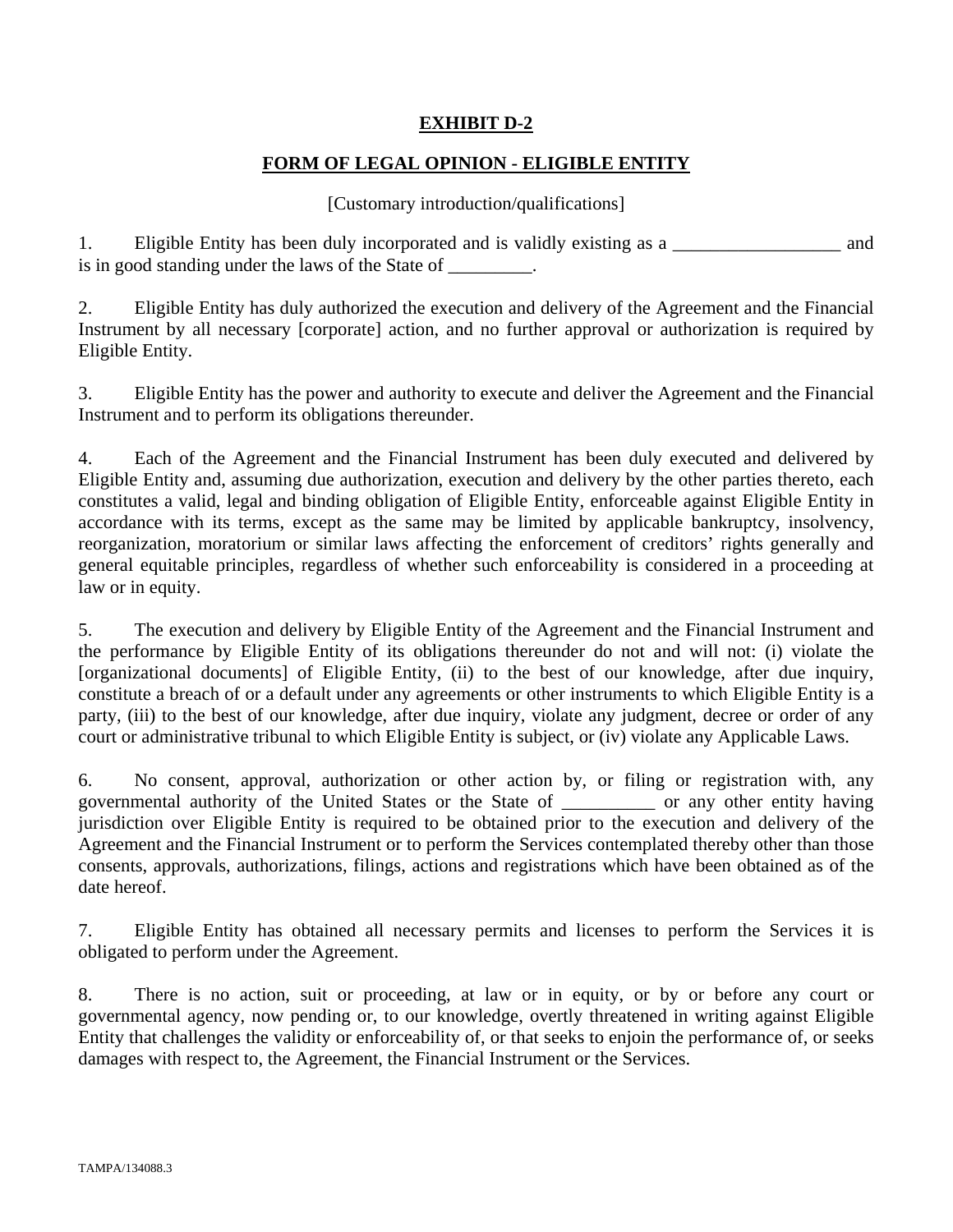## **SCHEDULE A**

## **BASIC INFORMATION**

Eligible Entity Information:

Name of the Eligible Entity: New Jersey Housing and Mortgage Finance  $\text{Agency}^1$ 

Corporate or other organizational form: body, politic and corporate of the State of New Jersey established and existing under the New Jersey Statutes Annotated (N.J.S.A.) §55:14K et. seq.

Jurisdiction of organization: New Jersey

Notice Information:

| <b>HFA</b> Information: |                                                                                                                                                                                                                  |  |
|-------------------------|------------------------------------------------------------------------------------------------------------------------------------------------------------------------------------------------------------------|--|
| Name of HFA:            | New Jersey Housing and Mortgage Finance Agency<br>body, politic and corporate of the State of<br>New Jersey established and existing under<br>the New Jersey Statutes Annotated<br>$(N.J.S.A.)$ §55:14K et. seq. |  |
| Organizational form:    |                                                                                                                                                                                                                  |  |
| Date of Application:    | September 1, 2010                                                                                                                                                                                                |  |
| Notice Information:     | Same as notice information for Eligible Entity.                                                                                                                                                                  |  |

 $\overline{a}$ 

<sup>&</sup>lt;sup>1</sup> References in the Agreement to the term "HFA" shall mean the New Jersey Housing and Mortgage Finance Agency ("NJHMFA") in its capacity as an HFA as such term is used in the Agreement; references in the Agreement to the term "Eligible Entity" shall mean NJHMFA, in its capacity as Eligible Entity as such term is used in the Agreement.

Notwithstanding anything to the contrary in the Agreement, (A) for purposes of Section 4(G) thereof, annual audited financial statements shall be due no later than one hundred eighty (180) days after the end of NJHMFA's fiscal year, and (B) for purposes of Section 7 thereof, the powers and authority of NJHMFA shall be governed and construed in accordance with the laws of the State of New Jersey.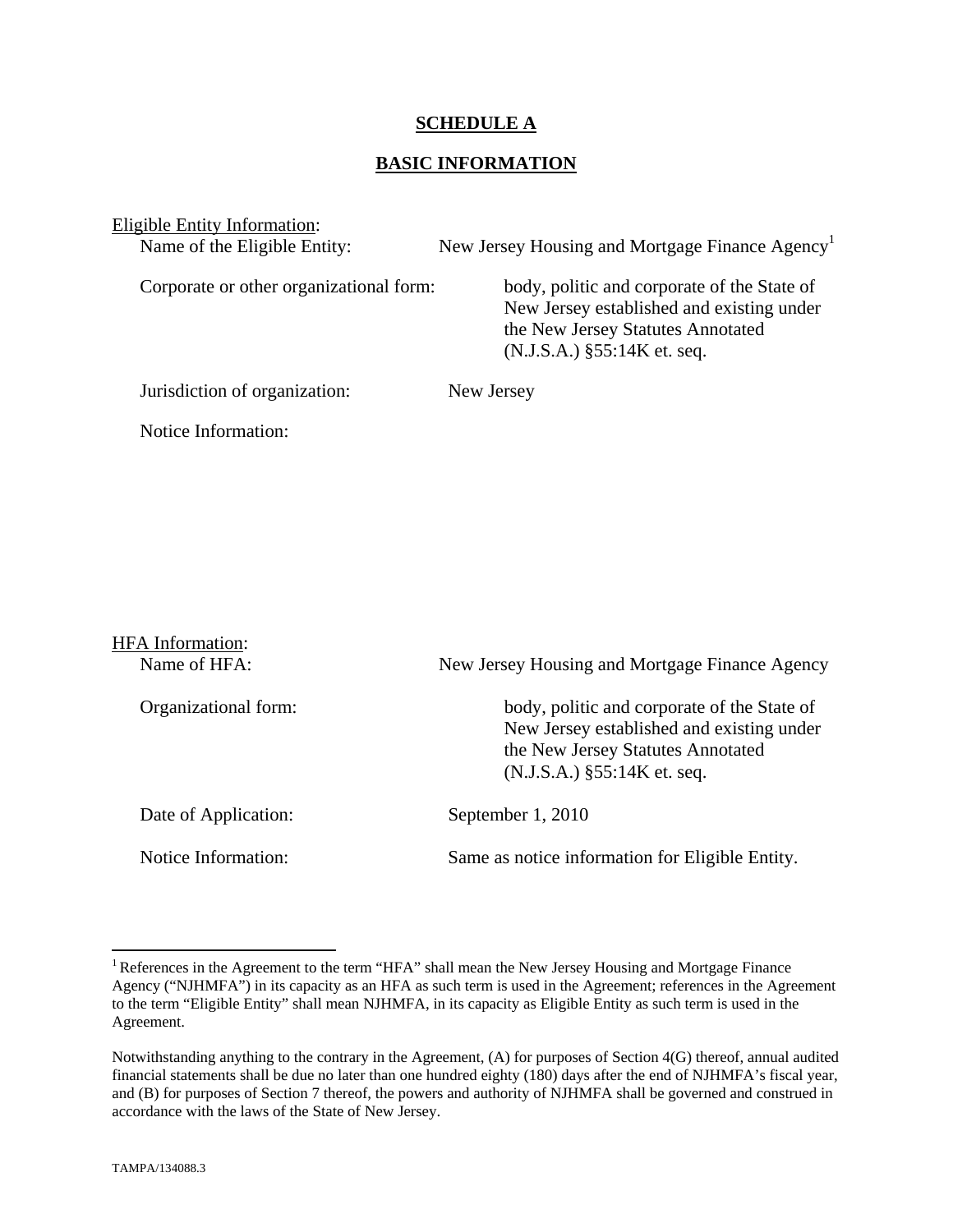Program Participation Cap: \$112,200,637

Closing Date: September 23, 2010

Eligible Entity Depository Account Information: See account information set forth in the

Account Control Agreement between Treasury and Eligible Entity regarding the HHF Program.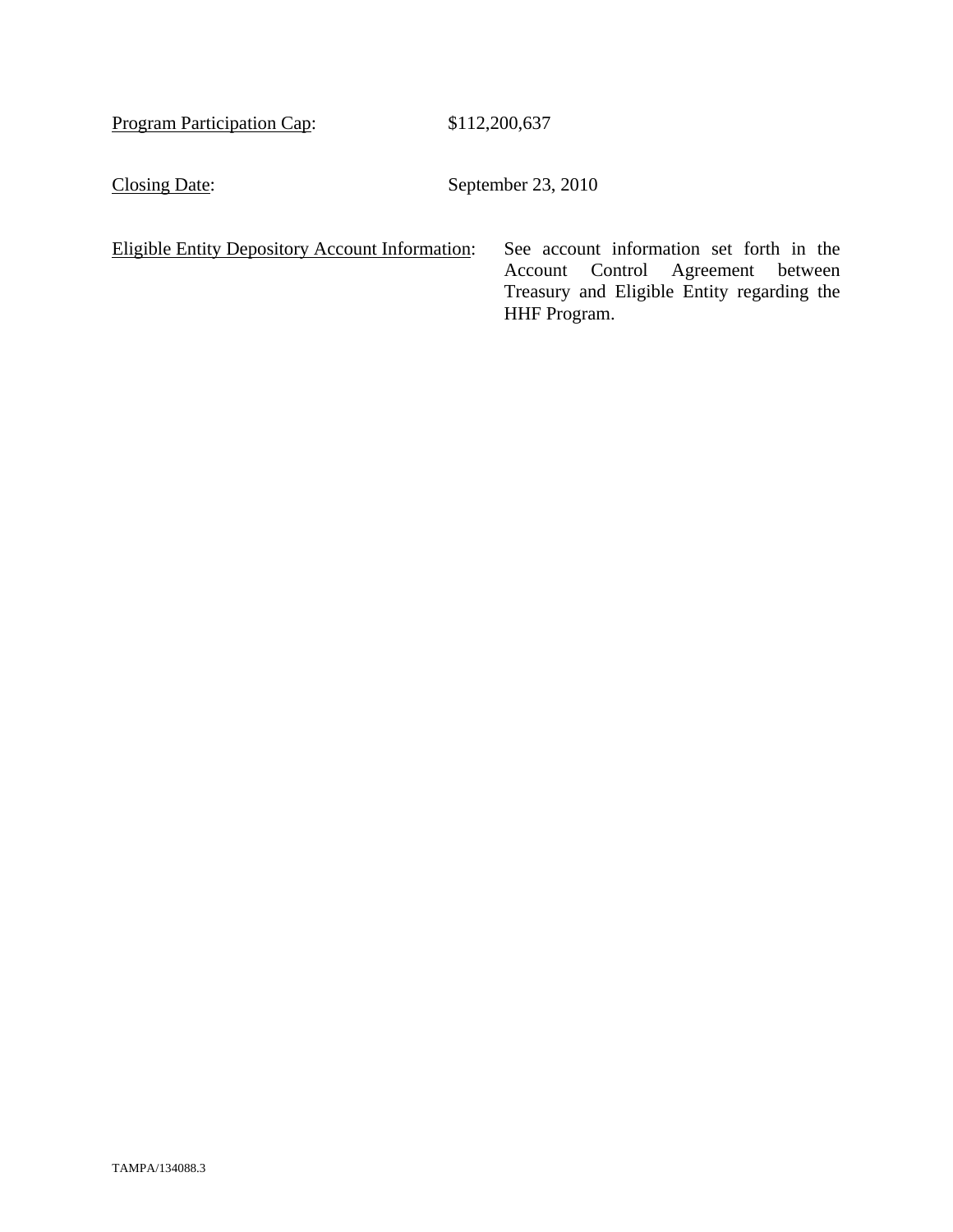## **SCHEDULE B**

## **SERVICE SCHEDULES**

The attached Service Schedules (numbered sequentially as Service Schedule B-1, Service Schedule B-2, et seq.) together comprise Schedule B to that certain Commitment to Purchase Financial Instrument and HFA Participation Agreement, entered into as of the Effective Date, by and among the United States Department of the Treasury and the undersigned parties.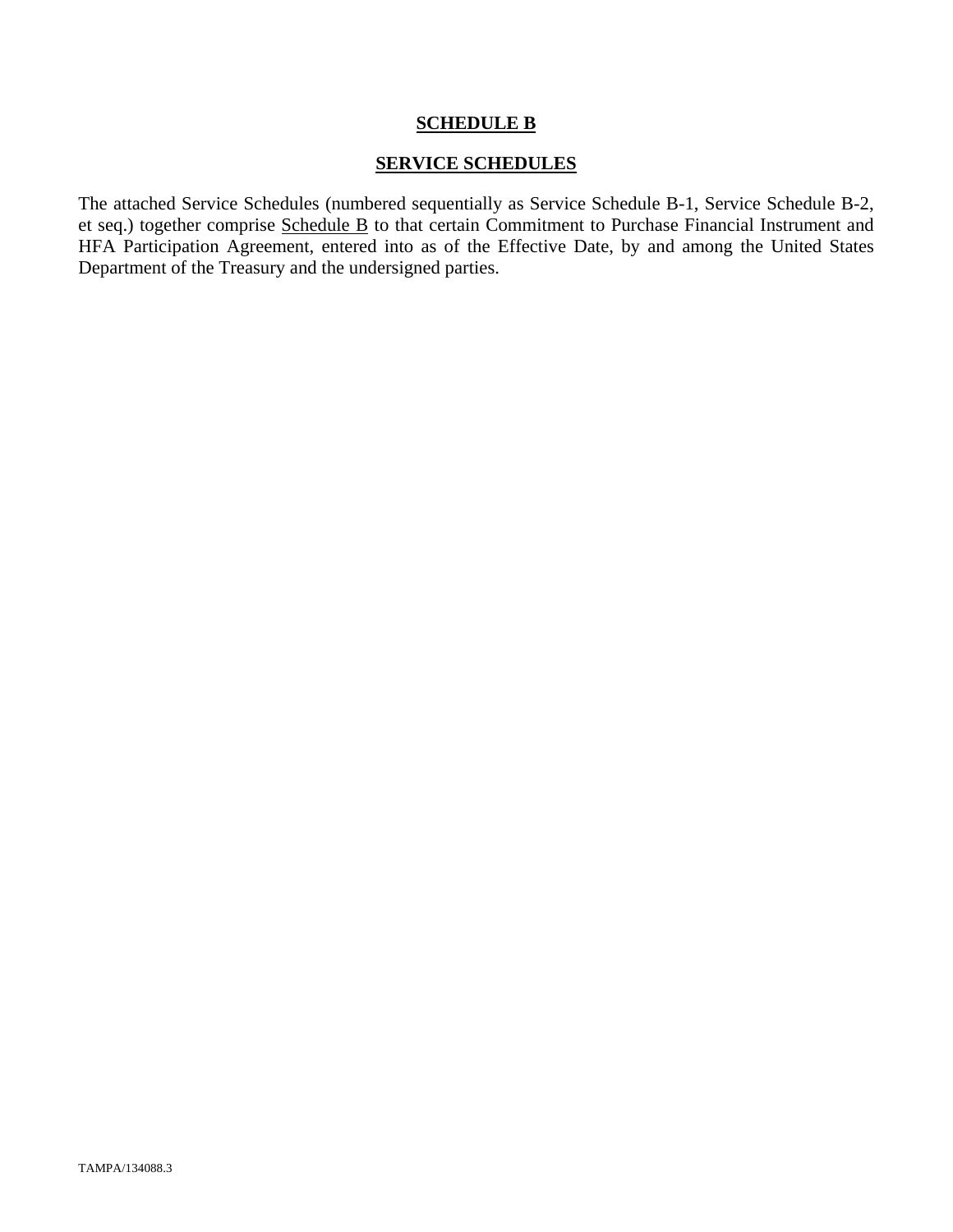# **New Jersey Housing and Mortgage Finance Agency**

# **NEW JERSEY HOMEKEEPER PROGRAM (NJHK)**

# **Summary Guidelines**

| 1. Program Overview | The New Jersey Housing and Mortgage Finance Agency (NJHMFA)<br>has created the New Jersey HomeKeeper Program (NJHK).                                                                                                                                                                                                                                                                                                                                                                                                                                                                                                                                      |
|---------------------|-----------------------------------------------------------------------------------------------------------------------------------------------------------------------------------------------------------------------------------------------------------------------------------------------------------------------------------------------------------------------------------------------------------------------------------------------------------------------------------------------------------------------------------------------------------------------------------------------------------------------------------------------------------|
|                     | This program will provide 0% interest rate, deferred-payment<br>mortgage loans to unemployed and substantially underemployed<br>homeowners who, through no fault of their own, are financially<br>unable to make their mortgage payments and are in danger of losing<br>their homes to foreclosure. While the homeowner seeks work or job<br>training for a new career, NJHK loan proceeds may be used to cover<br>mortgage arrearages and/or an approved amount of homeowner<br>monthly mortgage payments including principal and interest,<br>property taxes, property insurance, mortgage insurance and, if<br>applicable, homeowner association dues. |
|                     | The housing counseling agency shall recommend - and the NJHK<br>staff shall review for approval $-$ a plan of action for each<br>homeowner that addresses the proposed use of NJHK mortgage loan<br>proceeds for these key purposes:                                                                                                                                                                                                                                                                                                                                                                                                                      |
|                     | One-time payment to settle mortgage arrearages accumulated<br>during a period of unemployment [Note: Assistance may<br>only cover arrearages accumulated during a period of<br>unemployment or substantial underemployment.] for<br>homeowners who experienced lost employment income and<br>have since found new work but need help to bring their<br>mortgage current; and/or                                                                                                                                                                                                                                                                           |
|                     | Payment of arrearages as needed and an approved amount of<br>mortgage payment assistance while the homeowner actively<br>seeks work or participates in an approved job training<br>program. The homeowner will be expected to report on and<br>document employment status on a regular basis in<br>accordance with program requirements.                                                                                                                                                                                                                                                                                                                  |
|                     | The maximum NJHK mortgage loan amount shall be \$48,000. All<br>loan proceeds shall be held in escrow by the NJHK and may be used<br>to pay existing mortgage arrearages and/or an approved amount of<br>the homeowner's existing mortgage payments each month for a<br>period of time not exceeding 24 months. Existing mortgage<br>payments include principal and interest, property taxes, homeowner                                                                                                                                                                                                                                                   |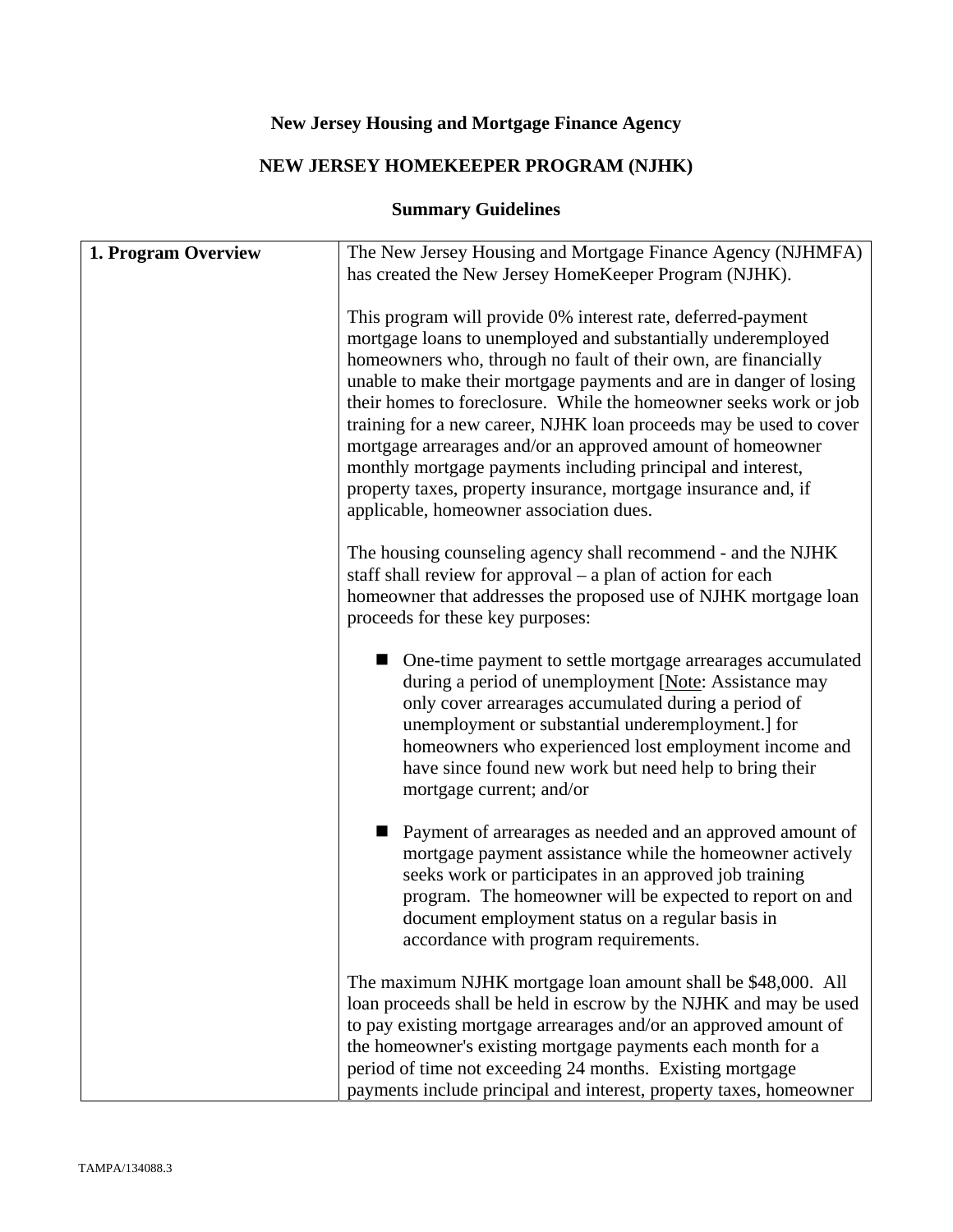|                                                                                | insurance, mortgage insurance and homeowner association dues (if                                                                                                                                                                                                                                                                                                                                                                                                                                                                                                                                                                                                                                                                                                                                                                                                                                                                                                                                                                                                                                                                                                                                                                                                                                                              |
|--------------------------------------------------------------------------------|-------------------------------------------------------------------------------------------------------------------------------------------------------------------------------------------------------------------------------------------------------------------------------------------------------------------------------------------------------------------------------------------------------------------------------------------------------------------------------------------------------------------------------------------------------------------------------------------------------------------------------------------------------------------------------------------------------------------------------------------------------------------------------------------------------------------------------------------------------------------------------------------------------------------------------------------------------------------------------------------------------------------------------------------------------------------------------------------------------------------------------------------------------------------------------------------------------------------------------------------------------------------------------------------------------------------------------|
|                                                                                | any).                                                                                                                                                                                                                                                                                                                                                                                                                                                                                                                                                                                                                                                                                                                                                                                                                                                                                                                                                                                                                                                                                                                                                                                                                                                                                                                         |
| 2. Program Goals                                                               | The goal of the NJHK Program is to promote neighborhood stability<br>in New Jersey communities by providing assistance with mortgage<br>arrears and mortgage payments to eligible homeowners who,<br>through no fault of their own, are in danger of foreclosure due to a<br>temporary loss of employment or unexpected substantial<br>underemployment and are in the process of seeking work or job<br>training that will enable them to resume making their mortgage<br>payments in full.                                                                                                                                                                                                                                                                                                                                                                                                                                                                                                                                                                                                                                                                                                                                                                                                                                   |
| <b>3. Target Population / Areas</b>                                            | The program will be offered statewide.                                                                                                                                                                                                                                                                                                                                                                                                                                                                                                                                                                                                                                                                                                                                                                                                                                                                                                                                                                                                                                                                                                                                                                                                                                                                                        |
| <b>4. Program Allocation</b><br>(Excluding Administrative<br><b>Expenses</b> ) | \$97,016,147.00                                                                                                                                                                                                                                                                                                                                                                                                                                                                                                                                                                                                                                                                                                                                                                                                                                                                                                                                                                                                                                                                                                                                                                                                                                                                                                               |
| <b>5. Borrower Eligibility</b><br><b>Criteria</b>                              | Eligible homeowners are not subject to maximum household income<br>limits. Homeowners must be in danger of foreclosure due to a<br>temporary loss of employment-related household income that<br>occurred through no fault of their own.<br>In addition to meeting other program underwriting criteria, eligible<br>homeowners:<br>May be current on mortgage payments but are expected to<br>become delinquent within a 90-day period due to loss of<br>employment income OR may be 30 days or more delinquent<br>on mortgage payments due to loss of employment income;<br>Must provide a notarized financial Hardship Affidavit<br>attesting to their inability to make mortgage payments. Loss<br>of employment must be documented in accordance with<br>program underwriting requirements, including evidence from<br>the state unemployment office or, if unavailable, a notarized<br>letter from the former employer indicating the<br>unemployment or underemployment was not the fault of the<br>borrower;<br>Must have paid all mortgage payments satisfactorily prior to<br>the unemployment or substantial underemployment;<br>Must exhaust other available financial resources/assets<br>(excluding recognized retirement and education savings<br>plans) before qualifying for assistance, except that they may |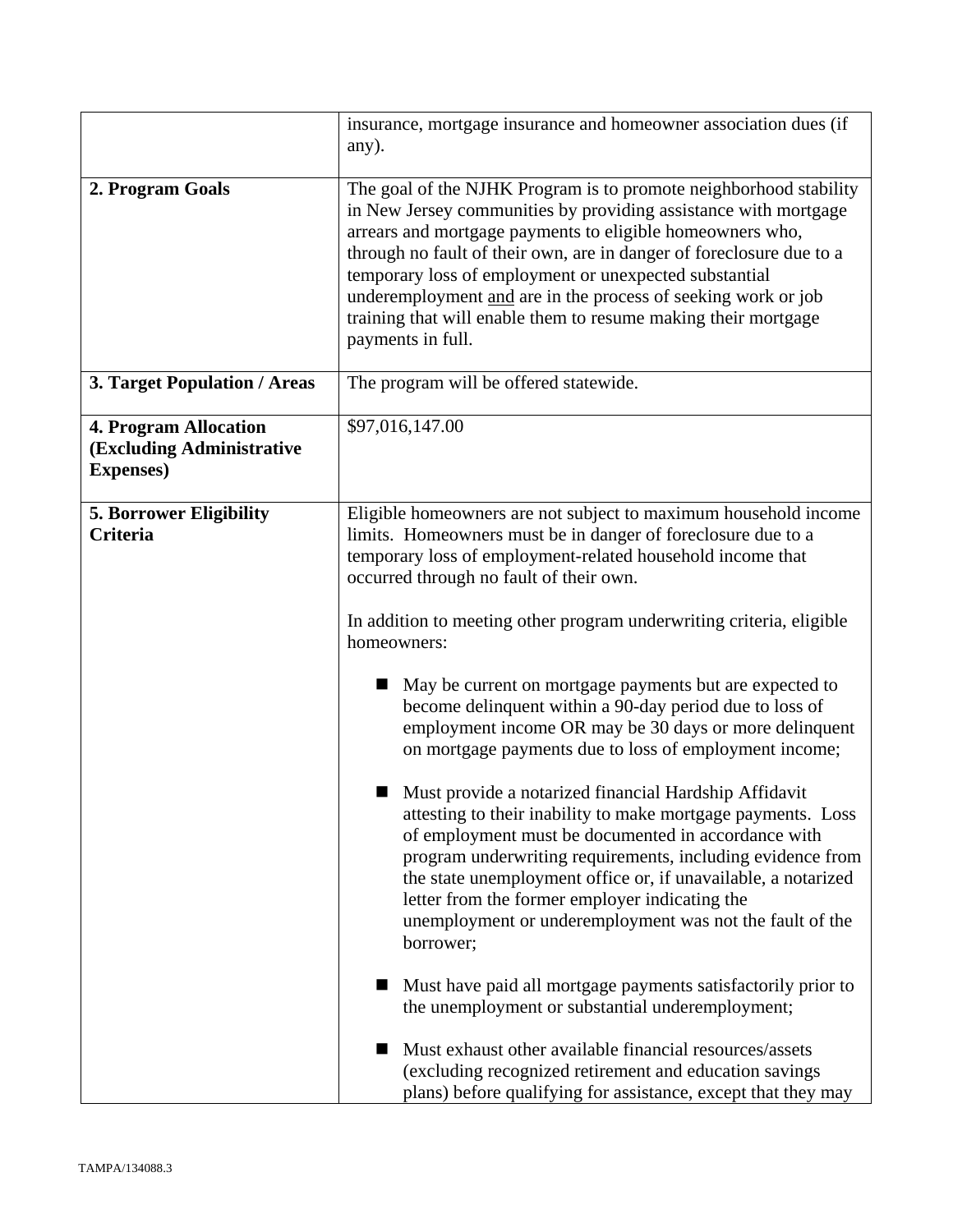|                                            | keep liquid assets amounting to a maximum of six months of<br>mortgage payments;                                                                                                                                                                                                                                 |
|--------------------------------------------|------------------------------------------------------------------------------------------------------------------------------------------------------------------------------------------------------------------------------------------------------------------------------------------------------------------|
|                                            | Must be paying, as a result of employment income loss, more<br>than 31% of gross household income each month to cover all<br>existing mortgage payments (including principal and interest,<br>property taxes, homeowners insurance, mortgage insurance<br>and, if applicable, homeowner association fees);       |
|                                            | Must have no more than a combined total of \$429,619 for a<br>one-unit dwelling or \$550,005 for a two-family dwelling in<br>outstanding principal balance due on all existing mortgage<br>$\text{loan}(s)$ on the home at the time of application;                                                              |
|                                            | Must have a combined loan-to-value ratio of no more than<br>125% for all mortgages on the home, including the proposed<br>NJHK mortgage; and                                                                                                                                                                     |
|                                            | Must participate and cooperate in sessions with an NJHK-<br>approved housing counseling agency, which will help<br>provide advice on all available programs and solutions for<br>the homeowner, including the NJHK.                                                                                              |
|                                            | NJHK assistance shall be provided on a first come, first served<br>basis.                                                                                                                                                                                                                                        |
| 6. Property / Loan Eligibility<br>Criteria | The eligible homeowner must own and occupy a home located in<br>New Jersey and must have acquired the home on or before January<br>1, 2009.                                                                                                                                                                      |
|                                            | The home must contain one or two dwelling units, be an attached or<br>detached house a condominium unit or a manufactured home on a<br>foundation permanently affixed to real property owned by the<br>homeowner.                                                                                                |
| <b>7. Program Exclusions</b>               | Homeowners owning other real estate (including, but not limited to,<br>a timeshare) at the time of application are ineligible.                                                                                                                                                                                   |
| <b>8. Structure of Assistance</b>          | All assistance shall be provided to the homeowner in the form of a<br>0% interest rate, deferred-payment, non-recourse loan secured by a<br>mortgage that will be recorded and will take a junior lien position on<br>the home. This NJHK mortgage loan shall require no monthly<br>payments from the homeowner. |
|                                            | Within the first five years of the closing date of the NJHK mortgage<br>loan, the full amount of the NJHK mortgage loan shall be due and                                                                                                                                                                         |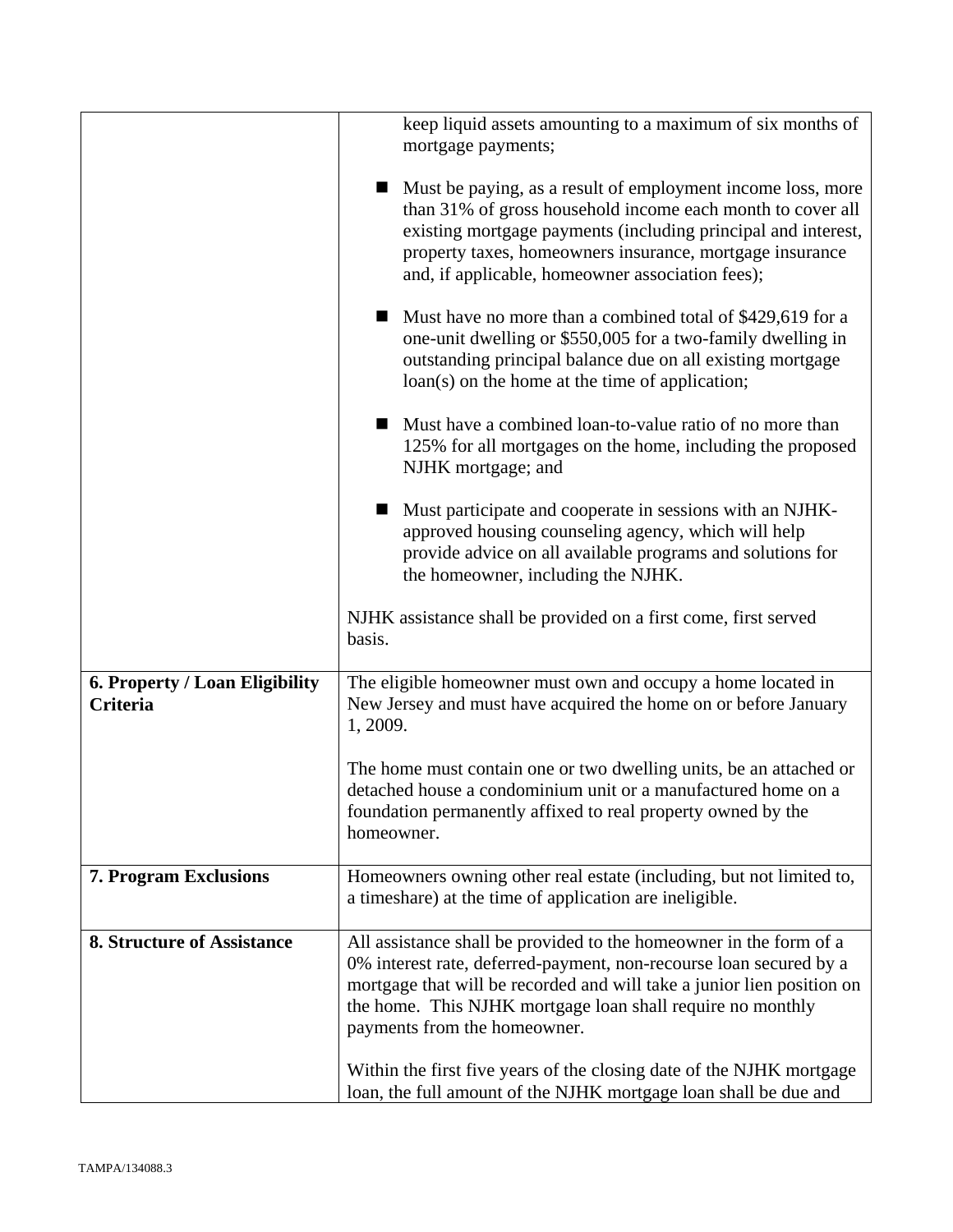|                                                            | payable upon the sale or upon the transfer or upon the refinance of<br>the property (except for a lower rate/term refinance) or if the<br>applicant ceases to occupy the property as his/her primary residence<br>in the event there are sufficient equity proceeds available from such<br>transaction. After the fifth year, the NJHK mortgage loan amount<br>shall be forgiven 20% per year, to be forgiven in full at the end of<br>the tenth year.                                                                                                                                                                                      |
|------------------------------------------------------------|---------------------------------------------------------------------------------------------------------------------------------------------------------------------------------------------------------------------------------------------------------------------------------------------------------------------------------------------------------------------------------------------------------------------------------------------------------------------------------------------------------------------------------------------------------------------------------------------------------------------------------------------|
|                                                            | All borrowers will be required to sign and acknowledge the program<br>guidelines and any and all other program requirements, including<br>employment status reporting.                                                                                                                                                                                                                                                                                                                                                                                                                                                                      |
|                                                            | Any funds repaid to the NJHK by NJHK recipients in accordance<br>with established program guidelines will be recaptured and may be<br>used to assist additional homeowners up to December 31, 2017.<br>After this date, all remaining and recaptured funds will be returned<br>to the U.S. Treasury.                                                                                                                                                                                                                                                                                                                                        |
| 9. Per Household Assistance                                | The average NJHK mortgage loan amount per household is expected<br>to be \$38,000.                                                                                                                                                                                                                                                                                                                                                                                                                                                                                                                                                          |
| <b>10. Duration of Assistance</b>                          | Each borrower may receive up to 24 months of assistance.<br>Reinstatement/arrearage assistance will be a one time payment.                                                                                                                                                                                                                                                                                                                                                                                                                                                                                                                  |
| 11. Estimated Number of<br><b>Participating Households</b> | The estimated number of participating households is 2,500 assuming<br>an average assistance loan of \$38,000.                                                                                                                                                                                                                                                                                                                                                                                                                                                                                                                               |
| 12. Program Inception /<br><b>Duration</b>                 | It is anticipated that the program will start with a 3 month pilot<br>program to begin within 90 days of U.S. Treasury's funding. At the<br>end of the 3-month period, NJHMFA along with key stakeholders<br>will review the NJKA Program and make the necessary changes, as<br>are approved by Treasury, in order to better serve New Jersey's<br>unemployed and substantially underemployed homeowners<br>Mortgage loan originations with this funding will take place over a<br>three-year period until funds are exhausted. Subsequent originations<br>may be made up to December 31, 2017 using any homeowner loan<br>repayment funds. |
| 13. Program Interactions with<br><b>Other HFA Programs</b> | Homeowners shall be provided all available options for assistance<br>during their sessions with participating housing counseling agencies.                                                                                                                                                                                                                                                                                                                                                                                                                                                                                                  |
|                                                            | Homeowners may also access more than one of the NJHMFA's<br>programs as appropriate, including the Mortgage Assistance Pilot<br>(MAP) program, which is designed for homeowners who were<br>temporarily unemployed and then recently re-employed and who<br>need arrearage payoffs only (funding for this program is limited).<br>The NJHMFA also administers the New Jersey Judiciary                                                                                                                                                                                                                                                      |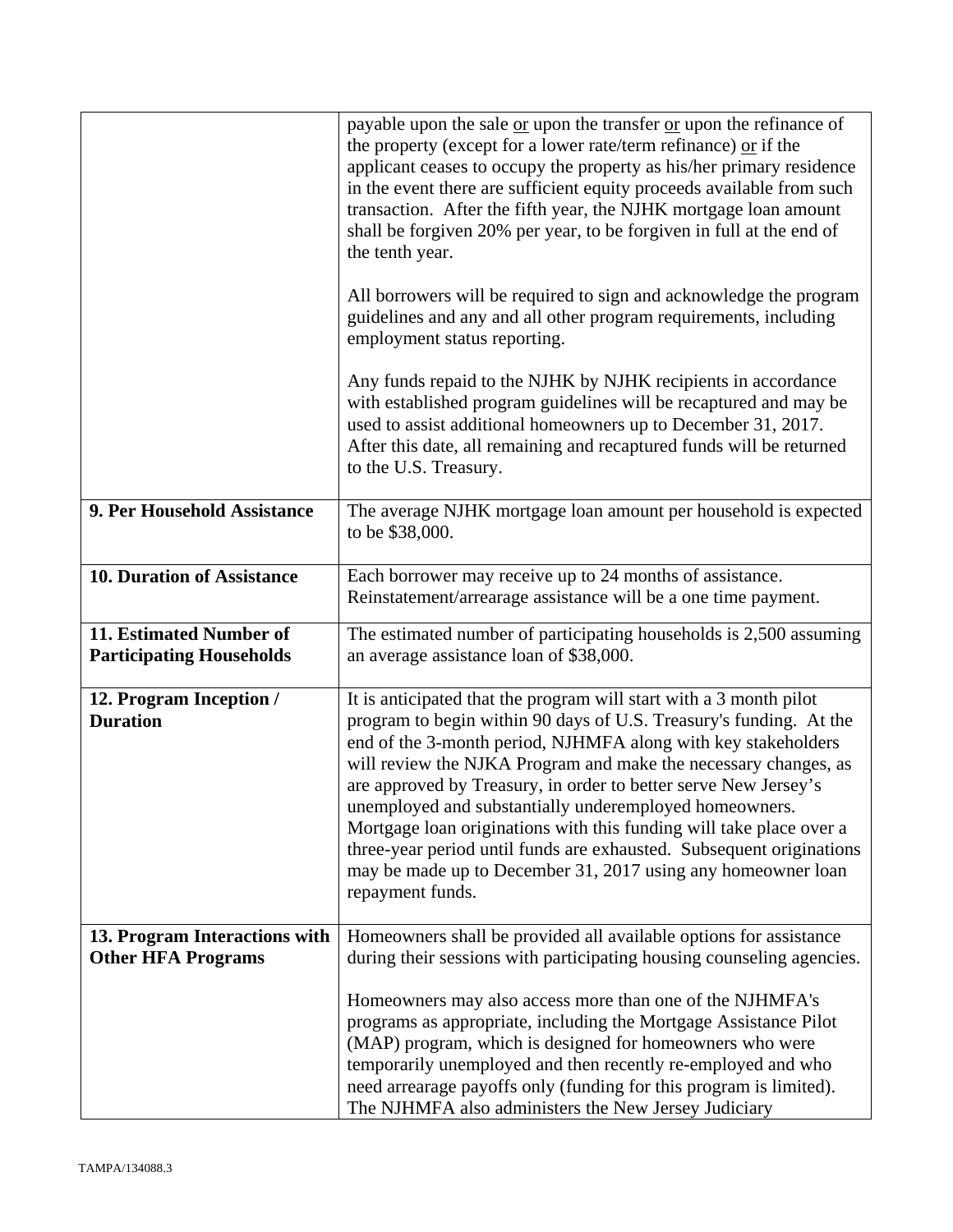|                                                               | Foreclosure Mediation Program which involves counselor/mortgage<br>lender/homeowner mediations that are scheduled and supervised by<br>the courts.                                                                                                                                                                                                                                                                                                                                                                  |
|---------------------------------------------------------------|---------------------------------------------------------------------------------------------------------------------------------------------------------------------------------------------------------------------------------------------------------------------------------------------------------------------------------------------------------------------------------------------------------------------------------------------------------------------------------------------------------------------|
| 14. Program Interactions with<br><b>HAMP</b>                  | Homeowners shall be provided all available options for assistance<br>during their sessions with participating housing counseling agencies.<br>This includes assistance available under HAMP. Determination of<br>homeowner eligibility for HAMP or UP will be made and utilized<br>before any determination of homeowner eligibility for HomeKeeper.<br>NJHMFA's intake application for HomeKeeper will include<br>information that will help participating counselors to make these<br>preliminary determinations. |
| 15. Program Leverage with<br><b>Other Financial Resources</b> | None                                                                                                                                                                                                                                                                                                                                                                                                                                                                                                                |
| 16. Qualify as an<br><b>Unemployment Program</b>              | $\overline{\mathsf{Z}}$ Yes<br>$\square$ No                                                                                                                                                                                                                                                                                                                                                                                                                                                                         |